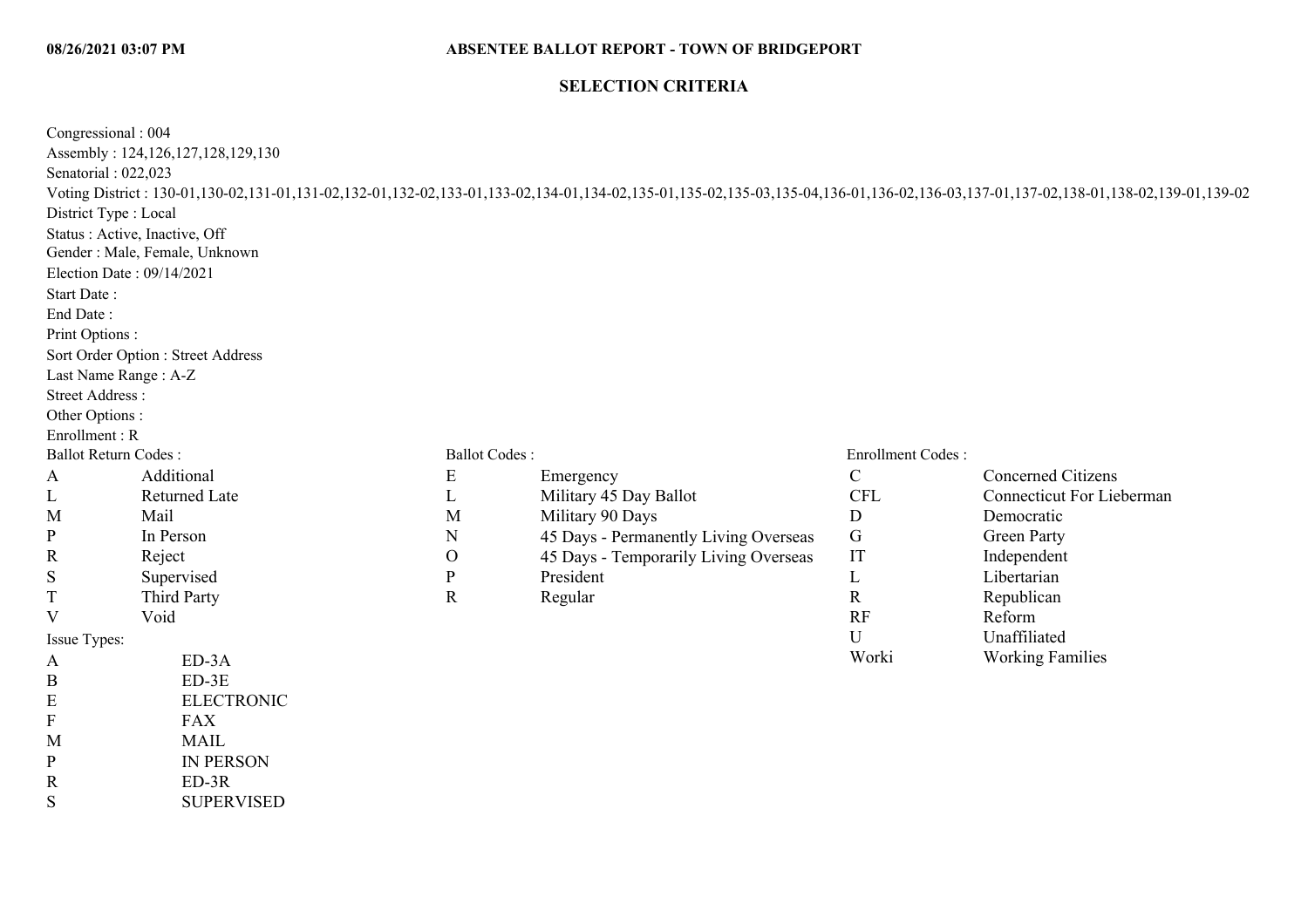|                                                                  | <b>DISTRICT: 130-01</b>     |                   |                                   |             |               |                                                  |                     |  |  |  |  |
|------------------------------------------------------------------|-----------------------------|-------------------|-----------------------------------|-------------|---------------|--------------------------------------------------|---------------------|--|--|--|--|
| <b>NAME/ADDRESS</b>                                              | <b>ISSUE</b><br><b>TYPE</b> | <b>ISSUE DATE</b> | <b>RETURN</b><br><b>DATE/TIME</b> | <b>TYPE</b> | <b>RETURN</b> | <b>BALLOT</b><br><b>MAILING ADDRESS</b>          | DIST/<br><b>PCT</b> |  |  |  |  |
| <b>BASSICK AVENUE</b>                                            |                             |                   |                                   |             |               |                                                  |                     |  |  |  |  |
| Gonzalez Daniela Ivelisse<br>68 Bassick Avenue                   | M                           | 08/25/2021        |                                   | $\mathbf R$ |               | 68 Bassick Avenue<br>Bridgeport CT 06605-1943    | 130-01              |  |  |  |  |
| <b>BASSICK AVENUE Total Voters: 1</b><br><b>ELLSWORTH STREET</b> |                             |                   |                                   |             |               |                                                  |                     |  |  |  |  |
| Mak Edwin Jr<br>364 Ellsworth Street                             | M                           | 08/26/2021        |                                   | $\mathbf R$ |               | 364 Ellsworth Street<br>Bridgeport CT 06605-3133 | 130-01              |  |  |  |  |
| <b>ELLSWORTH STREET Total Voters: 1</b><br><b>HANCOCK AVENUE</b> |                             |                   |                                   |             |               |                                                  |                     |  |  |  |  |
| Nicasio-Jimenez Pedro Lamberto<br>893 Hancock Avenue             | M                           | 08/25/2021        |                                   | $\mathbf R$ |               | 893 Hancock Avenue<br>Bridgeport CT 06605-1942   | 130-01              |  |  |  |  |
| <b>HANCOCK AVENUE Total Voters: 1</b><br><b>HARBOR AVENUE</b>    |                             |                   |                                   |             |               |                                                  |                     |  |  |  |  |
| Jackson Joseph A<br>183 Harbor Avenue                            | M                           | 08/26/2021        |                                   | $\mathbf R$ |               | 183 Harbor Avenue<br>Bridgeport CT 06605-2737    | 130-01              |  |  |  |  |
| <b>HARBOR AVENUE Total Voters: 1</b>                             |                             |                   |                                   |             |               |                                                  |                     |  |  |  |  |
| <b>LENOX AVENUE</b>                                              |                             |                   |                                   |             |               |                                                  |                     |  |  |  |  |
| Spaeth Gregory A<br>336 Lenox Avenue                             | M                           | 08/26/2021        |                                   | $\mathbf R$ |               | 336 Lenox Avenue<br>Bridgeport CT 06605-1647     | 130-01              |  |  |  |  |
| Widmann Rosemarie A<br>336 Lenox Avenue                          | M                           | 08/25/2021        |                                   | $\mathbf R$ |               | 336 Lenox Avenue<br>Bridgeport CT 06605-1647     | 130-01              |  |  |  |  |
| <b>LENOX AVENUE Total Voters: 2</b>                              |                             |                   |                                   |             |               |                                                  |                     |  |  |  |  |
| <b>MAPLEWOOD AVENUE</b>                                          |                             |                   |                                   |             |               |                                                  |                     |  |  |  |  |
| Mathurin Devon G<br>848 Maplewood Avenue                         | M                           | 08/25/2021        |                                   | $\mathbf R$ |               | 848 Maplewood Avenue<br>Bridgeport CT 06605-1633 | 130-01              |  |  |  |  |
| <b>MAPLEWOOD AVENUE Total Voters: 1</b>                          |                             |                   |                                   |             |               |                                                  |                     |  |  |  |  |
| <b>MARTIN TERRACE</b>                                            |                             |                   |                                   |             |               |                                                  |                     |  |  |  |  |
| Hernandez Irene A<br>134 Martin Terrace                          | M                           | 08/26/2021        |                                   | $\mathbf R$ |               | 134 Martin Terrace<br>Bridgeport CT 06605-2540   | 130-01              |  |  |  |  |
|                                                                  |                             |                   |                                   |             |               |                                                  |                     |  |  |  |  |

**MARTIN TERRACE Total Voters : 1**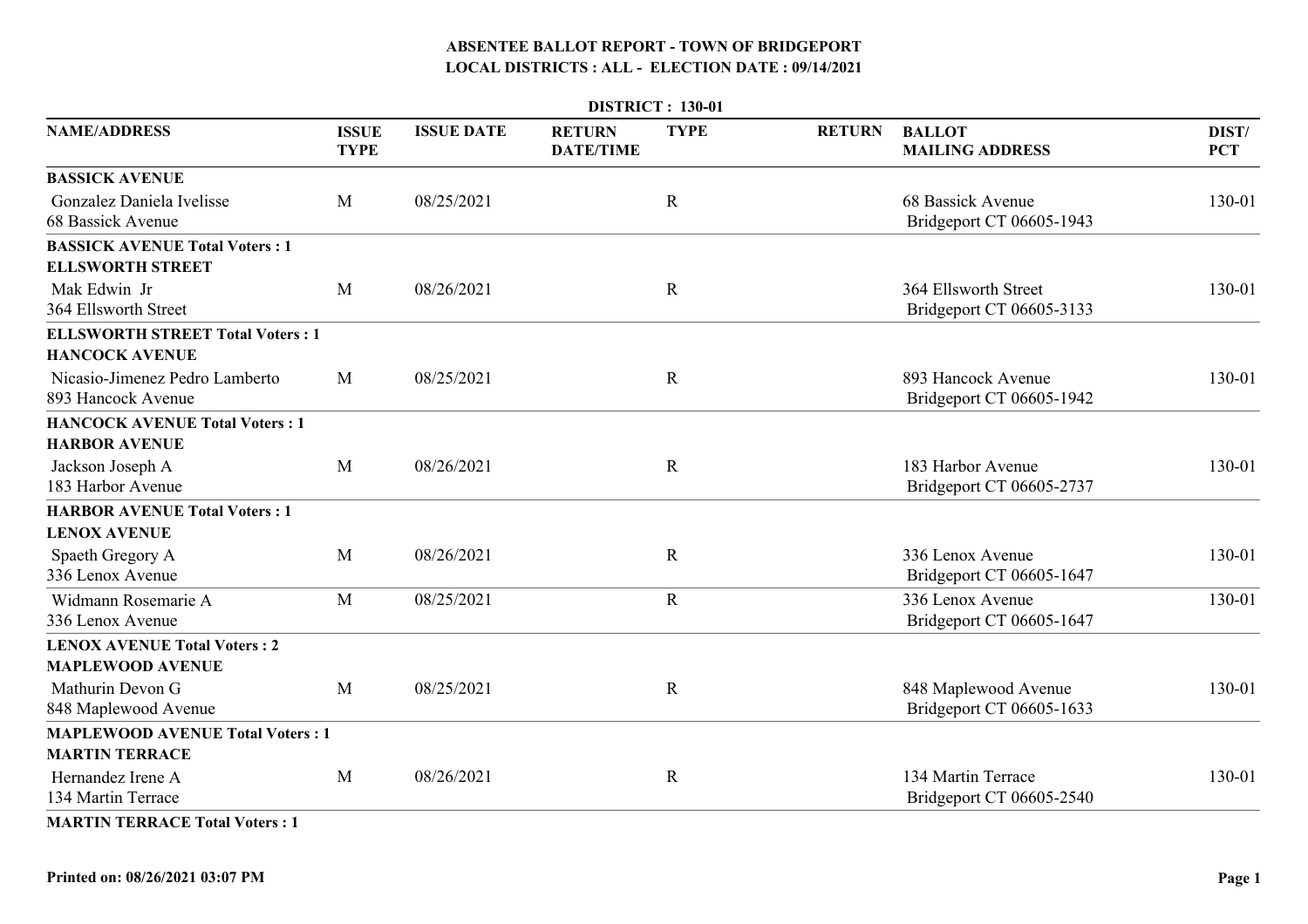#### **DISTRICT : 130-01**

**Precinct: 130-01 Total Voters: 8 D=0 R=8 U=0 O=0 Voided=0Precinct Returned Ballots: 130-01 Total Returned Ballots: 0 D=0 R=0 U=0 O=0 Voided=0**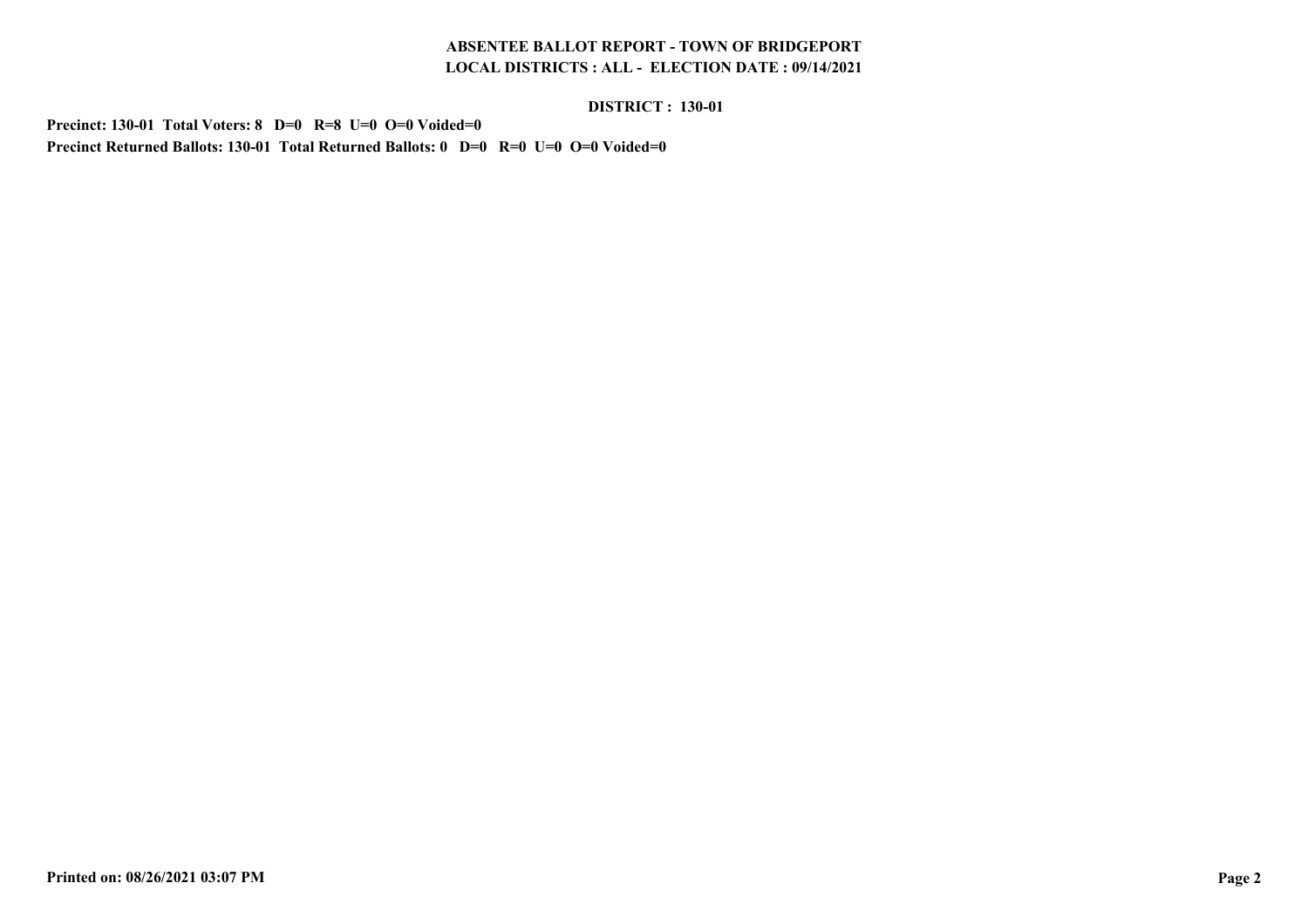|                                                               |                             |                   |                                   | <b>DISTRICT: 130-02</b> |               |                                                     |                     |
|---------------------------------------------------------------|-----------------------------|-------------------|-----------------------------------|-------------------------|---------------|-----------------------------------------------------|---------------------|
| <b>NAME/ADDRESS</b>                                           | <b>ISSUE</b><br><b>TYPE</b> | <b>ISSUE DATE</b> | <b>RETURN</b><br><b>DATE/TIME</b> | <b>TYPE</b>             | <b>RETURN</b> | <b>BALLOT</b><br><b>MAILING ADDRESS</b>             | DIST/<br><b>PCT</b> |
| <b>ALFRED STREET</b>                                          |                             |                   |                                   |                         |               |                                                     |                     |
| Barnum Norman F<br>200 Alfred Street                          | M                           | 08/24/2021        |                                   | $\mathbf R$             |               | 200 Alfred Street<br>Bridgeport CT 06605-2956       | 130-02              |
| <b>ALFRED STREET Total Voters: 1</b>                          |                             |                   |                                   |                         |               |                                                     |                     |
| <b>BALMFORTH STREET</b>                                       |                             |                   |                                   |                         |               |                                                     |                     |
| Ianniello Joseph W Jr<br>128 Balmforth Street                 | M                           | 08/24/2021        |                                   | $\mathbf R$             |               | 128 Balmforth Street<br>Bridgeport CT 06605-3506    | 130-02              |
| Ianniello Margaret J<br>128 Balmforth Street                  | M                           | 08/24/2021        |                                   | $\mathbf R$             |               | 128 Balmforth Street<br>Bridgeport CT 06605-3506    | 130-02              |
| <b>BALMFORTH STREET Total Voters: 2</b>                       |                             |                   |                                   |                         |               |                                                     |                     |
| <b>BARTRAM AVENUE</b>                                         |                             |                   |                                   |                         |               |                                                     |                     |
| Klein John M.<br>15 Bartram Avenue                            | M                           | 08/26/2021        |                                   | $\mathbf R$             |               | 15 Bartram Avenue<br>Bridgeport CT 06605-3102       | 130-02              |
| <b>BARTRAM AVENUE Total Voters: 1</b>                         |                             |                   |                                   |                         |               |                                                     |                     |
| <b>BATTERY PARK DRIVE</b>                                     |                             |                   |                                   |                         |               |                                                     |                     |
| Carbone Barbara C<br>91 Battery Park Drive                    | M                           | 08/26/2021        |                                   | $\mathbf R$             |               | 91 Battery Park Drive<br>Bridgeport CT 06605-3604   | 130-02              |
| Carbone James A<br>91 Battery Park Drive                      | M                           | 08/25/2021        |                                   | $\mathbf R$             |               | 91 Battery Park Drive<br>Bridgeport CT 06605-3604   | 130-02              |
| <b>BATTERY PARK DRIVE Total Voters: 2</b>                     |                             |                   |                                   |                         |               |                                                     |                     |
| <b>BEACON COURT</b>                                           |                             |                   |                                   |                         |               |                                                     |                     |
| Sansonetti Andrea M<br>56 Beacon Court                        | M                           | 08/25/2021        |                                   | $\mathbf R$             |               | 56 Beacon Court<br>Bridgeport CT 06605-3401         | 130-02              |
| Sansonetti James C<br>56 Beacon Court                         | M                           | 08/25/2021        |                                   | $\mathbf R$             |               | 56 Beacon Court<br>Bridgeport CT 06605-3401         | 130-02              |
| <b>BEACON COURT Total Voters: 2</b><br><b>BREWSTER STREET</b> |                             |                   |                                   |                         |               |                                                     |                     |
| Filotei Suzanne C<br>155 Brewster Street 4 E                  | M                           | 08/24/2021        |                                   | $\mathbf R$             |               | 155 Brewster Street 4 E<br>Bridgeport CT 06605-3149 | 130-02              |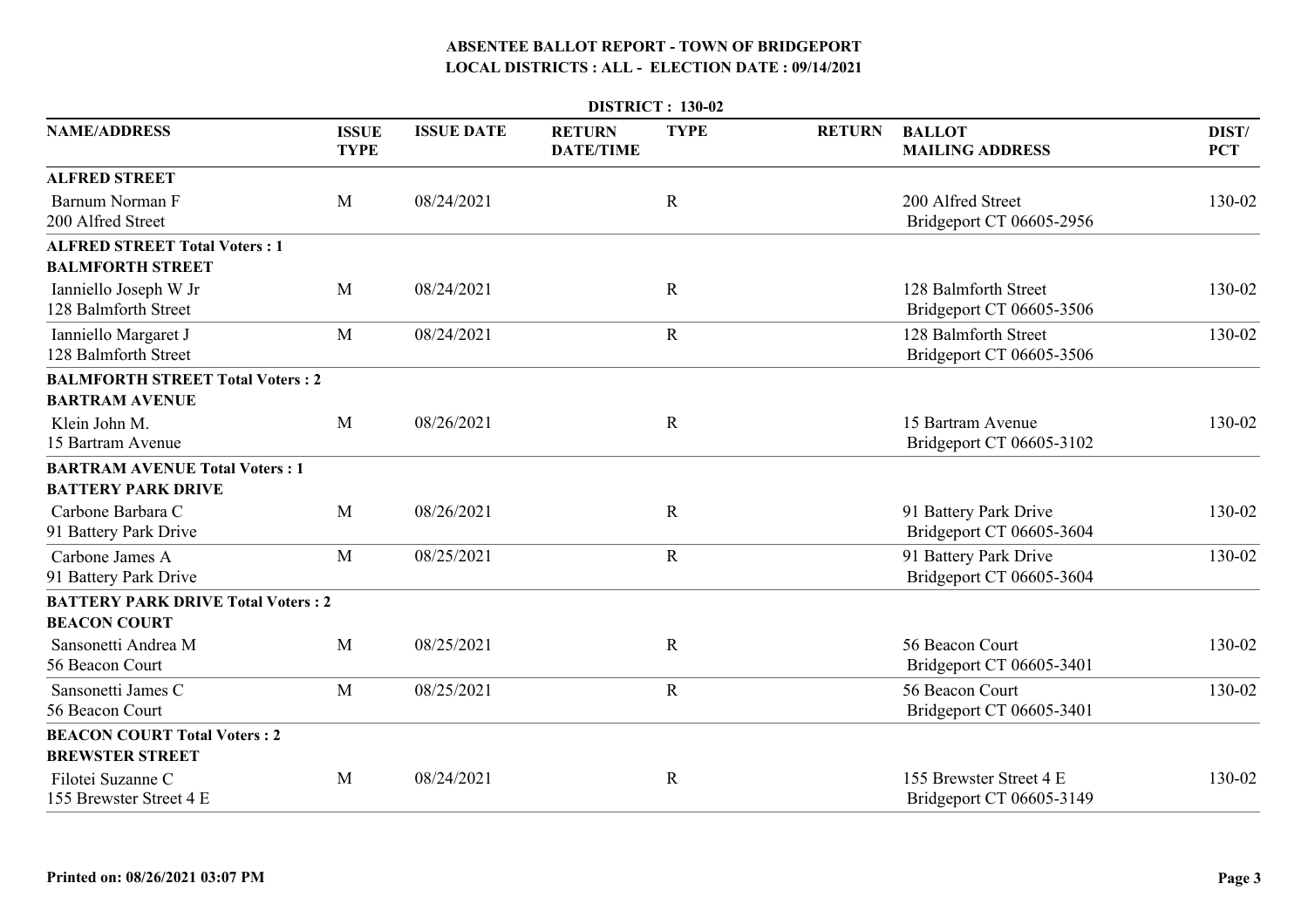|                                                                   |                             |                   |                                   | <b>DISTRICT: 130-02</b> |               |                                                     |                     |
|-------------------------------------------------------------------|-----------------------------|-------------------|-----------------------------------|-------------------------|---------------|-----------------------------------------------------|---------------------|
| <b>NAME/ADDRESS</b>                                               | <b>ISSUE</b><br><b>TYPE</b> | <b>ISSUE DATE</b> | <b>RETURN</b><br><b>DATE/TIME</b> | <b>TYPE</b>             | <b>RETURN</b> | <b>BALLOT</b><br><b>MAILING ADDRESS</b>             | DIST/<br><b>PCT</b> |
| <b>BREWSTER STREET (Cont)</b>                                     |                             |                   |                                   |                         |               |                                                     |                     |
| Filotei Robert J<br>155 Brewster Street 5 C                       | M                           | 08/24/2021        |                                   | $\mathbf R$             |               | 155 Brewster Street 5 C<br>Bridgeport CT 06605-3149 | 130-02              |
| Crisci Emma Sofia<br>203 Brewster Street 1                        | M                           | 08/24/2021        |                                   | $\mathbf R$             |               | 203 Brewster Street 1<br>Bridgeport CT 06605-3112   | 130-02              |
| Autuori Martin P<br>317 Brewster Street                           | M                           | 08/25/2021        |                                   | $\mathbf R$             |               | 317 Brewster Street<br>Bridgeport CT 06605-3113     | 130-02              |
| <b>Taylor Mark Halsey</b><br>409 Brewster Street                  | M                           | 08/25/2021        |                                   | $\mathbf R$             |               | 409 Brewster Street<br>Bridgeport CT 06605-3409     | 130-02              |
| <b>BREWSTER STREET Total Voters: 5</b><br><b>COURTLAND AVENUE</b> |                             |                   |                                   |                         |               |                                                     |                     |
| Holecz Adara M<br>474 Courtland Avenue                            | M                           | 08/25/2021        |                                   | $\mathbf R$             |               | 474 Courtland Avenue<br>Bridgeport CT 06605-3322    | 130-02              |
| Holecz Brian J<br>474 Courtland Avenue                            | M                           | 08/25/2021        |                                   | $\mathbf R$             |               | 474 Courtland Avenue<br>Bridgeport CT 06605-3322    | 130-02              |
| Holecz Marianne<br>474 Courtland Avenue                           | M                           | 08/25/2021        |                                   | $\mathbf R$             |               | 474 Courtland Avenue<br>Bridgeport CT 06605-3322    | 130-02              |
| Holecz Peter J<br>474 Courtland Avenue                            | M                           | 08/25/2021        |                                   | $\mathbf R$             |               | 474 Courtland Avenue<br>Bridgeport CT 06605-3322    | 130-02              |
| <b>COURTLAND AVENUE Total Voters: 4</b>                           |                             |                   |                                   |                         |               |                                                     |                     |
| <b>GILMAN STREET</b>                                              |                             |                   |                                   |                         |               |                                                     |                     |
| Moinester Barbara<br>685 Gilman Street                            | M                           | 08/25/2021        |                                   | $\mathbf R$             |               | 685 Gilman Street<br>Bridgeport CT 06605-3608       | 130-02              |
| <b>GILMAN STREET Total Voters: 1</b><br><b>MIDLAND STREET</b>     |                             |                   |                                   |                         |               |                                                     |                     |
| <b>Torres Michael</b><br>108 Midland Street                       | M                           | 08/26/2021        |                                   | $\mathbf R$             |               | 108 Midland Street<br>Bridgeport CT 06605-3542      | 130-02              |
| <b>MIDLAND STREET Total Voters: 1</b>                             |                             |                   |                                   |                         |               |                                                     |                     |

**MONTGOMERY STREET**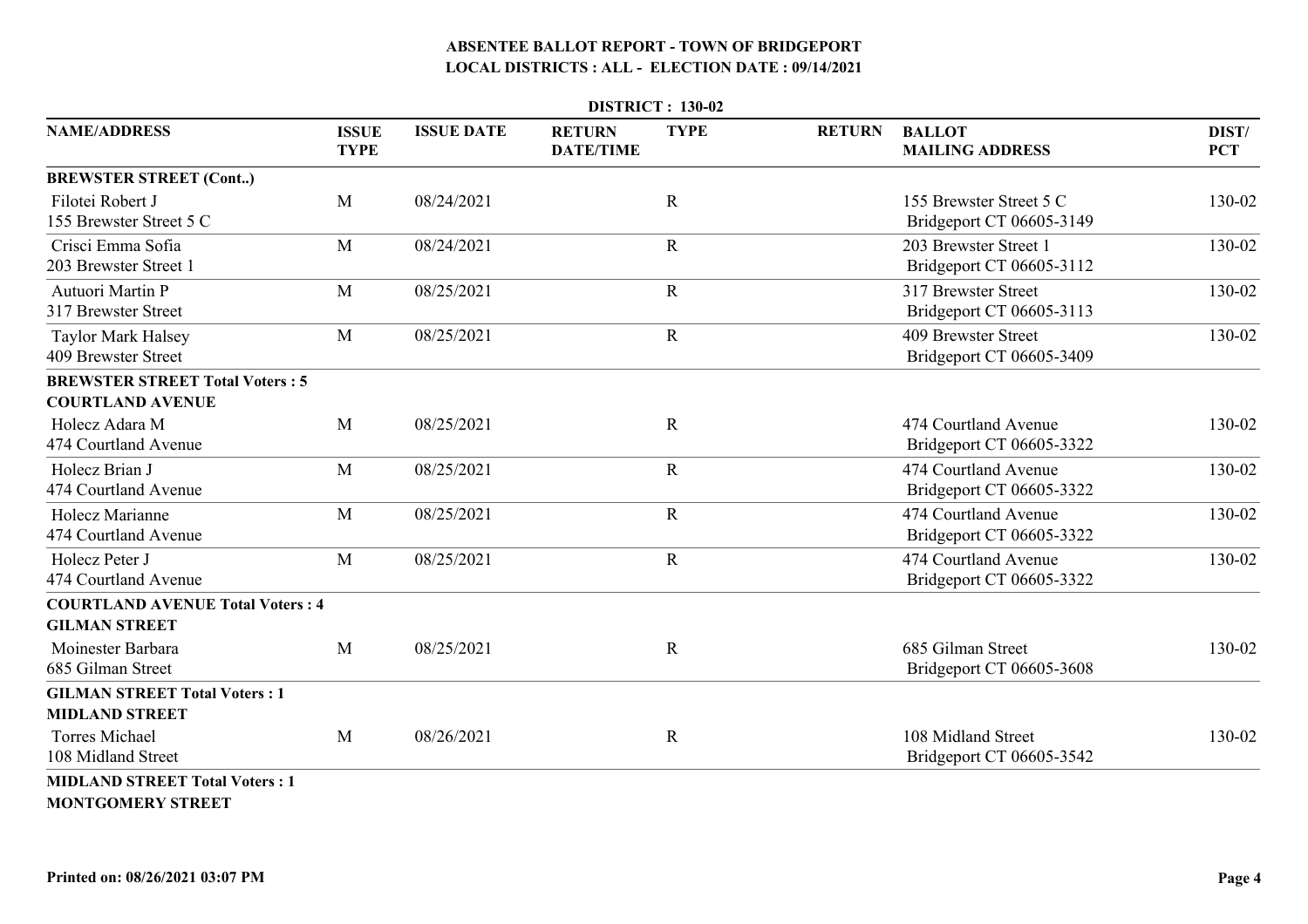|                                                             | DISTRICT: 130-02            |                   |                                   |             |               |                                                    |                     |  |  |  |  |
|-------------------------------------------------------------|-----------------------------|-------------------|-----------------------------------|-------------|---------------|----------------------------------------------------|---------------------|--|--|--|--|
| <b>NAME/ADDRESS</b>                                         | <b>ISSUE</b><br><b>TYPE</b> | <b>ISSUE DATE</b> | <b>RETURN</b><br><b>DATE/TIME</b> | <b>TYPE</b> | <b>RETURN</b> | <b>BALLOT</b><br><b>MAILING ADDRESS</b>            | DIST/<br><b>PCT</b> |  |  |  |  |
| <b>MONTGOMERY STREET</b>                                    |                             |                   |                                   |             |               |                                                    |                     |  |  |  |  |
| Cruz Tanya<br>46 Montgomery Street H                        | M                           | 08/24/2021        |                                   | $\mathbf R$ |               | 46 Montgomery Street H<br>Bridgeport CT 06605-3349 | 130-02              |  |  |  |  |
| <b>MONTGOMERY STREET Total Voters: 1</b>                    |                             |                   |                                   |             |               |                                                    |                     |  |  |  |  |
| <b>NASH LANE</b>                                            |                             |                   |                                   |             |               |                                                    |                     |  |  |  |  |
| Freer Theresa<br>13 Nash Lane APT 1                         | M                           | 08/25/2021        |                                   | $\mathbf R$ |               | 13 Nash Lane APT 1<br>Bridgeport CT 06605-3015     | 130-02              |  |  |  |  |
| <b>NASH LANE Total Voters: 1</b><br><b>OLD BATTERY ROAD</b> |                             |                   |                                   |             |               |                                                    |                     |  |  |  |  |
| Sikora Lilian<br>124 Old Battery Road                       | M                           | 08/26/2021        |                                   | $\mathbf R$ |               | 124 Old Battery Road<br>Bridgeport CT 06605-3616   | 130-02              |  |  |  |  |
| Sikora Peter Sr.<br>124 Old Battery Road                    | M                           | 08/26/2021        |                                   | $\mathbf R$ |               | 124 Old Battery Road<br>Bridgeport CT 06605-3616   | 130-02              |  |  |  |  |
| <b>OLD BATTERY ROAD Total Voters: 2</b>                     |                             |                   |                                   |             |               |                                                    |                     |  |  |  |  |
| <b>PEARSALL PLACE</b>                                       |                             |                   |                                   |             |               |                                                    |                     |  |  |  |  |
| Kolarich Helena Ziger<br>142 Pearsall Place                 | M                           | 08/24/2021        |                                   | $\mathbf R$ |               | 142 Pearsall Place<br>Bridgeport CT 06605-3522     | 130-02              |  |  |  |  |
| Kolarich Stanislav<br>142 Pearsall Place                    | M                           | 08/24/2021        |                                   | $\mathbf R$ |               | 142 Pearsall Place<br>Bridgeport CT 06605-3522     | 130-02              |  |  |  |  |
| <b>PEARSALL PLACE Total Voters: 2</b>                       |                             |                   |                                   |             |               |                                                    |                     |  |  |  |  |
| <b>SEABRIGHT AVENUE</b>                                     |                             |                   |                                   |             |               |                                                    |                     |  |  |  |  |
| Davis Gerald J<br>103 Seabright Avenue                      | M                           | 08/25/2021        |                                   | $\mathbf R$ |               | 103 Seabright Avenue<br>Bridgeport CT 06605-3426   | 130-02              |  |  |  |  |
| Davis Monica D<br>103 Seabright Avenue                      | M                           | 08/25/2021        |                                   | $\mathbf R$ |               | 103 Seabright Avenue<br>Bridgeport CT 06605-3426   | 130-02              |  |  |  |  |
| Pyle Suzanne T<br>128 Seabright Avenue                      | M                           | 08/25/2021        |                                   | $\mathbf R$ |               | 128 Seabright Avenue<br>Bridgeport CT 06605-3425   | 130-02              |  |  |  |  |

**SEABRIGHT AVENUE Total Voters : 3**

**Precinct: 130-02 Total Voters: 28 D=0 R=28 U=0 O=0 Voided=0**

**Precinct Returned Ballots: 130-02 Total Returned Ballots: 0 D=0 R=0 U=0 O=0 Voided=0**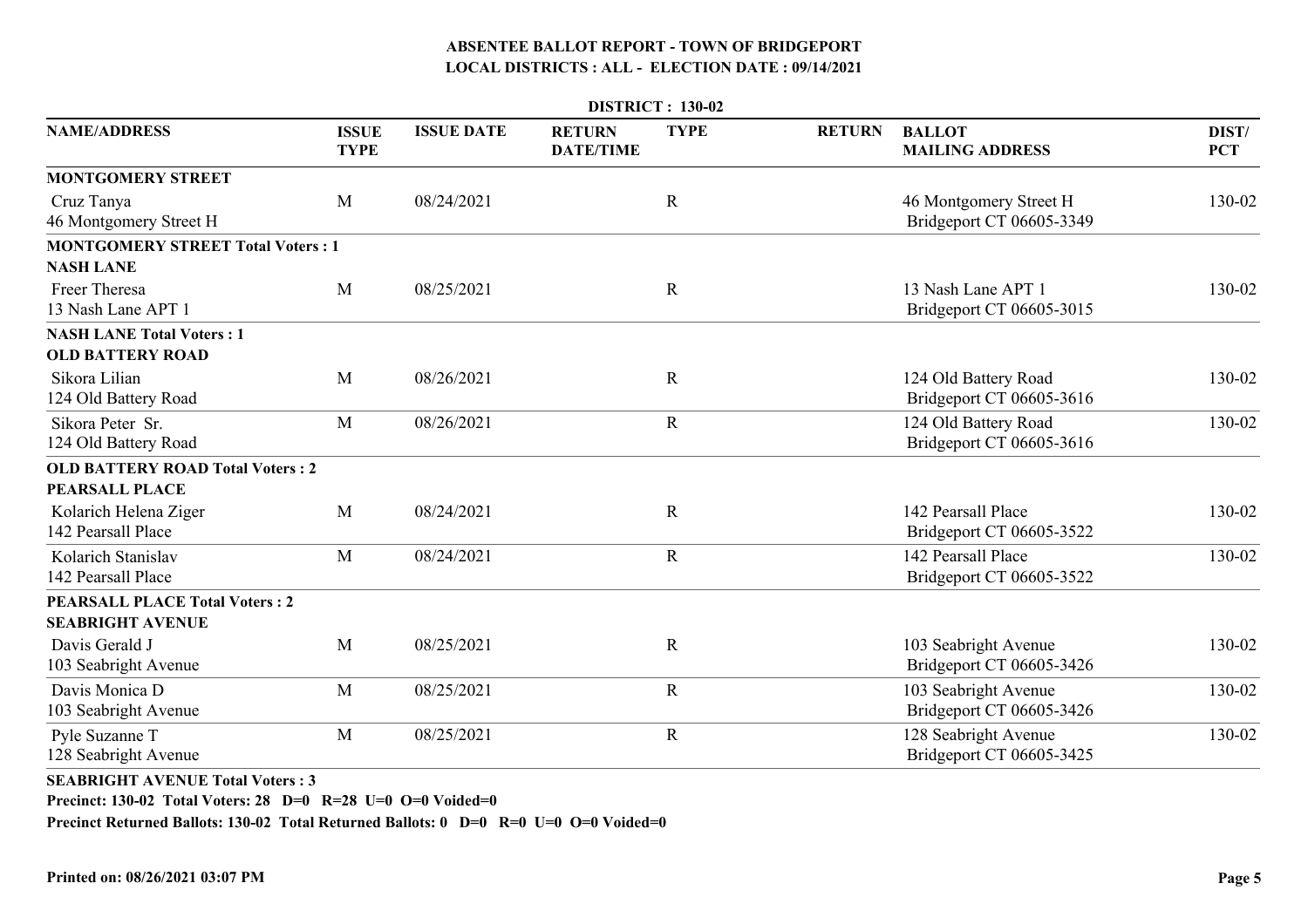#### **DISTRICT : 130-02**

**District: 130 Total Voters: 36 D=0 R=36 U=0 O=0 Voided=0District Returned Ballots: 130 Total Voters: 0 D=0 R=0 U=0 O=0 Voided=0**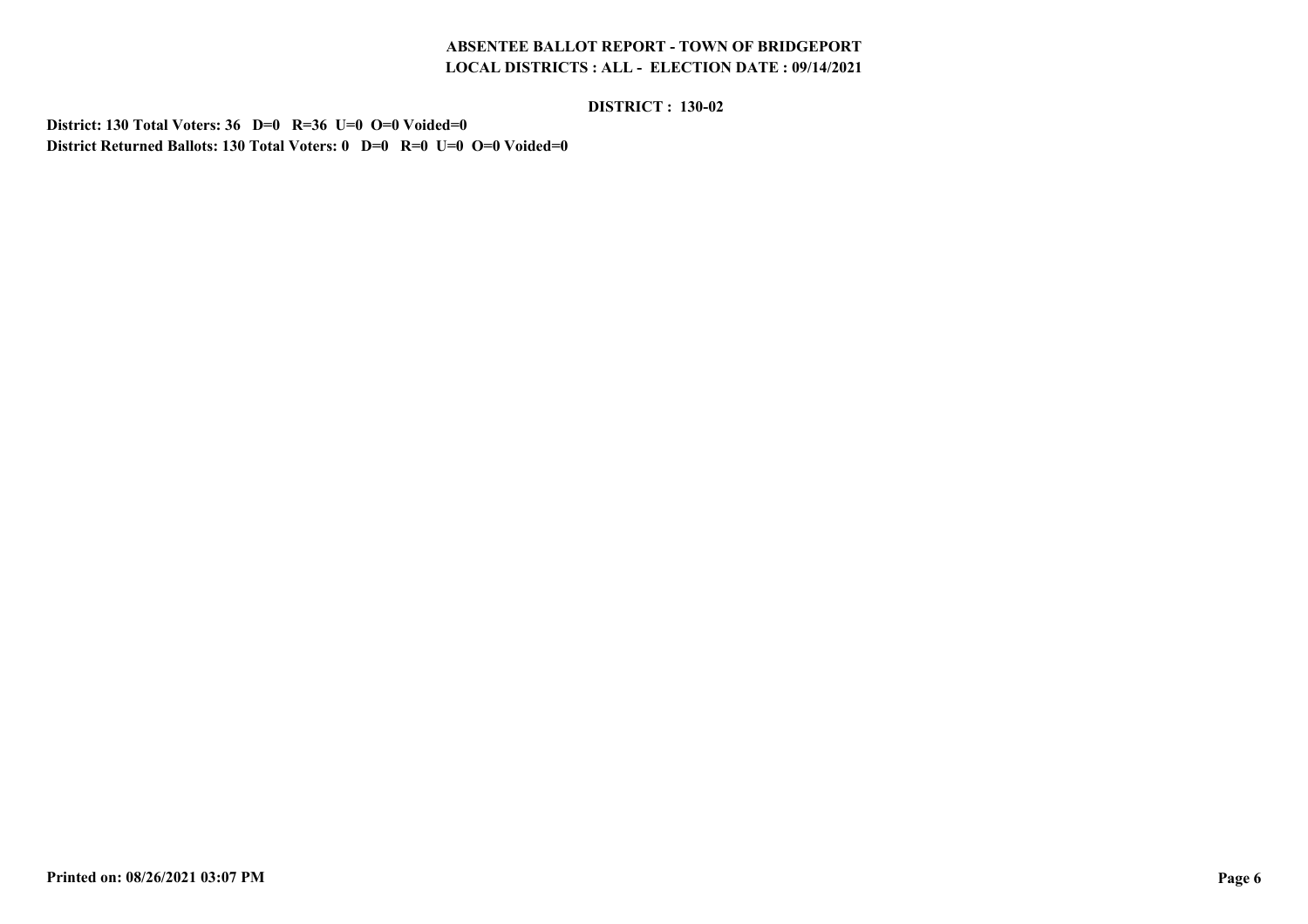|                                          | <b>DISTRICT : 131-01</b>    |                   |                                   |             |               |                                                    |              |  |  |  |  |
|------------------------------------------|-----------------------------|-------------------|-----------------------------------|-------------|---------------|----------------------------------------------------|--------------|--|--|--|--|
| <b>NAME/ADDRESS</b>                      | <b>ISSUE</b><br><b>TYPE</b> | <b>ISSUE DATE</b> | <b>RETURN</b><br><b>DATE/TIME</b> | <b>TYPE</b> | <b>RETURN</b> | <b>BALLOT</b><br><b>MAILING ADDRESS</b>            | DIST/<br>PCT |  |  |  |  |
| <b>VINE STREET</b>                       |                             |                   |                                   |             |               |                                                    |              |  |  |  |  |
| Malave Jorge R<br>131 Vine Street ROOM 1 | M                           | 08/25/2021        |                                   | R           |               | 131 Vine Street ROOM 1<br>Bridgeport CT 06604-3047 | 131-01       |  |  |  |  |
| Soto Pedro L Sr<br>225 Vine Street       | M                           | 08/25/2021        |                                   | R           |               | 225 Vine Street<br>Bridgeport CT 06604-3045        | 131-01       |  |  |  |  |

 **DISTRICT : 131-01**

**VINE STREET Total Voters : 2**

**Precinct: 131-01 Total Voters: 2 D=0 R=2 U=0 O=0 Voided=0**

**Precinct Returned Ballots: 131-01 Total Returned Ballots: 0 D=0 R=0 U=0 O=0 Voided=0**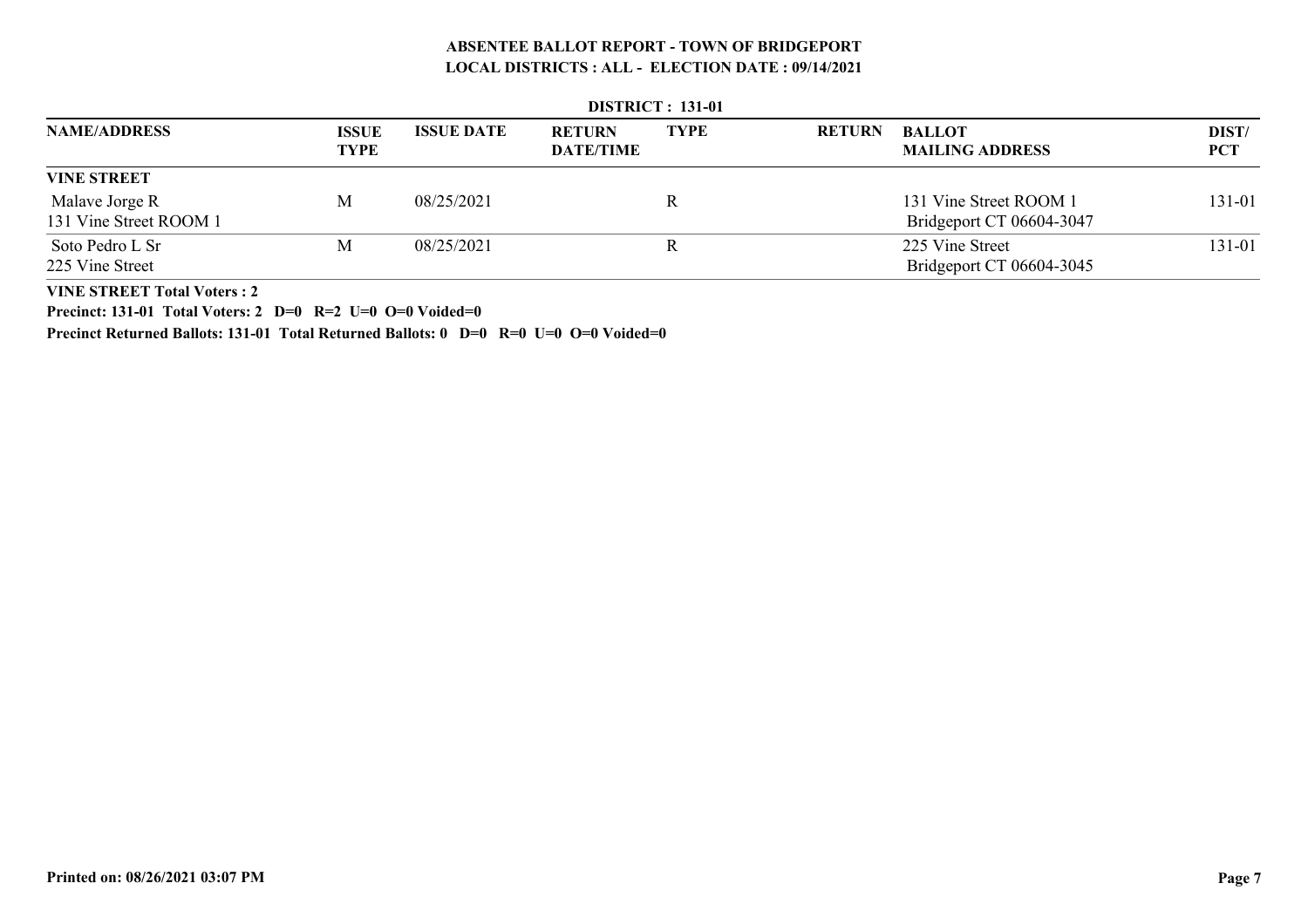|                                          |                             |                   |                                   | <b>DISTRICT : 131-02</b> |               |                                         |                     |
|------------------------------------------|-----------------------------|-------------------|-----------------------------------|--------------------------|---------------|-----------------------------------------|---------------------|
| <b>NAME/ADDRESS</b>                      | <b>ISSUE</b><br><b>TYPE</b> | <b>ISSUE DATE</b> | <b>RETURN</b><br><b>DATE/TIME</b> | <b>TYPE</b>              | <b>RETURN</b> | <b>BALLOT</b><br><b>MAILING ADDRESS</b> | DIST/<br><b>PCT</b> |
| <b>BLACK ROCK AVENUE</b>                 |                             |                   |                                   |                          |               |                                         |                     |
| Phetis Fara Eugene                       | М                           | 08/25/2021        |                                   | R                        |               | 270 Black Rock Avenue                   | 131-02              |
| 270 Black Rock Avenue                    |                             |                   |                                   |                          |               | Bridgeport CT 06605-1237                |                     |
| <b>BLACK ROCK AVENUE Total Voters: 1</b> |                             |                   |                                   |                          |               |                                         |                     |
| <b>IRANISTAN AVENUE</b>                  |                             |                   |                                   |                          |               |                                         |                     |
| Kennedy Christopher                      | M                           | 08/25/2021        |                                   | $\mathbf R$              |               | 323 Iranistan Avenue                    | 131-02              |
| 323 Iranistan Avenue                     |                             |                   |                                   |                          |               | Bridgeport CT 06604-5252                |                     |
| <b>IRANISTAN AVENUE Total Voters: 1</b>  |                             |                   |                                   |                          |               |                                         |                     |

**Precinct: 131-02 Total Voters: 2 D=0 R=2 U=0 O=0 Voided=0**

**Precinct Returned Ballots: 131-02 Total Returned Ballots: 0 D=0 R=0 U=0 O=0 Voided=0**

**District: 131 Total Voters: 4 D=0 R=4 U=0 O=0 Voided=0**

**District Returned Ballots: 131 Total Voters: 0 D=0 R=0 U=0 O=0 Voided=0**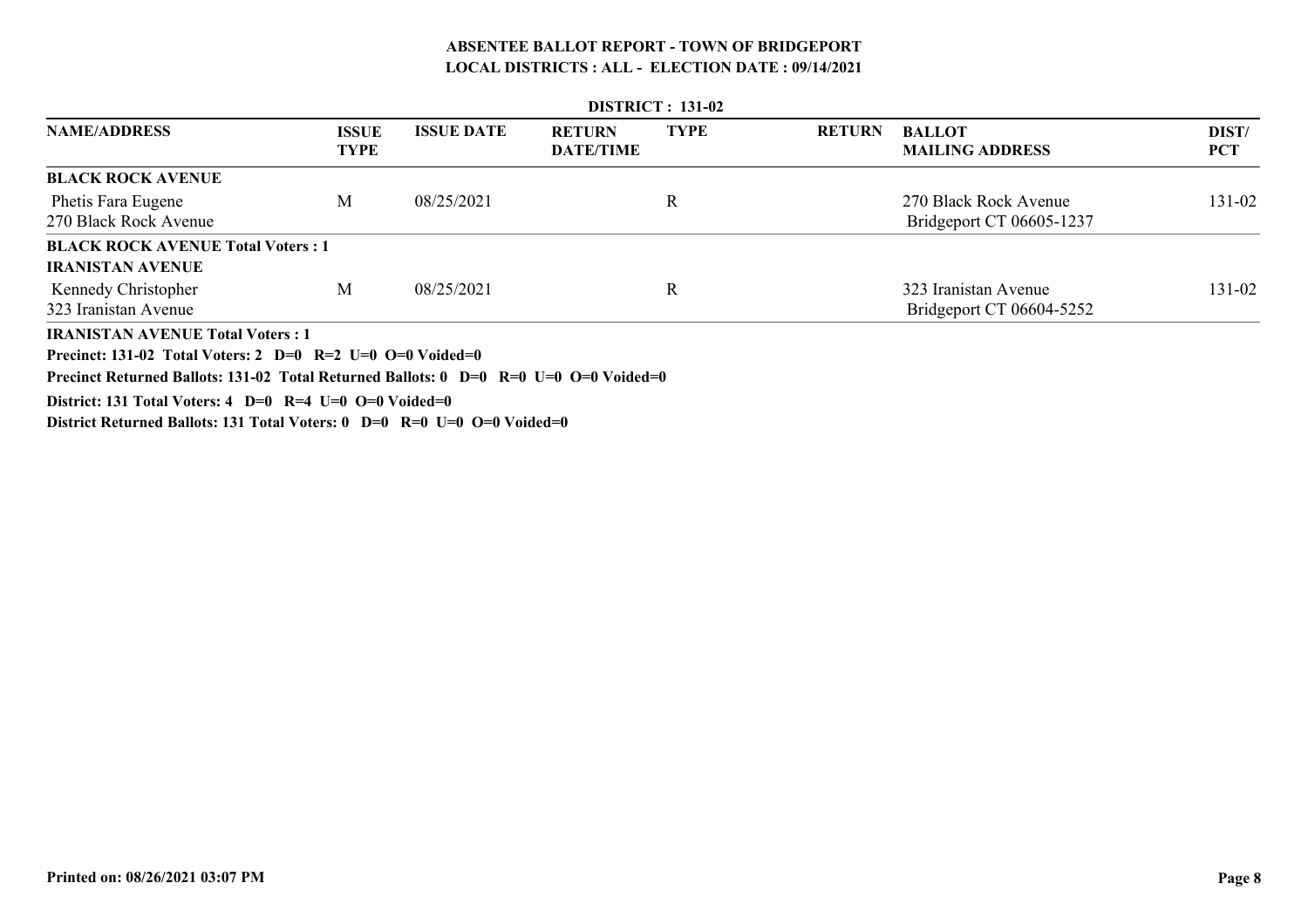|                                                              |                             |                   |                                   | <b>DISTRICT: 132-01</b> |               |                                                  |                     |
|--------------------------------------------------------------|-----------------------------|-------------------|-----------------------------------|-------------------------|---------------|--------------------------------------------------|---------------------|
| <b>NAME/ADDRESS</b>                                          | <b>ISSUE</b><br><b>TYPE</b> | <b>ISSUE DATE</b> | <b>RETURN</b><br><b>DATE/TIME</b> | <b>TYPE</b>             | <b>RETURN</b> | <b>BALLOT</b><br><b>MAILING ADDRESS</b>          | DIST/<br><b>PCT</b> |
| <b>BICK TERRACE</b>                                          |                             |                   |                                   |                         |               |                                                  |                     |
| Tedesco John L<br>50 Bick Terrace                            | M                           | 08/25/2021        |                                   | $\mathbf R$             |               | 50 Bick Terrace<br>Bridgeport CT 06604-1407      | 132-01              |
| <b>BICK TERRACE Total Voters: 1</b>                          |                             |                   |                                   |                         |               |                                                  |                     |
| <b>LAUREL AVENUE</b>                                         |                             |                   |                                   |                         |               |                                                  |                     |
| Cunningham Anne M<br>1110 Laurel Avenue                      | M                           | 08/24/2021        |                                   | R                       |               | 1110 Laurel Avenue<br>Bridgeport CT 06604-2148   | 132-01              |
| Cunningham Thomas<br>1110 Laurel Avenue                      | M                           | 08/24/2021        |                                   | $\mathbf R$             |               | 1110 Laurel Avenue<br>Bridgeport CT 06604-2148   | 132-01              |
| <b>LAUREL AVENUE Total Voters: 2</b>                         |                             |                   |                                   |                         |               |                                                  |                     |
| <b>PARK AVENUE</b>                                           |                             |                   |                                   |                         |               |                                                  |                     |
| Schwartz Jay A<br>2625 Park Avenue #2E                       | M                           | 08/25/2021        |                                   | R                       |               | 2625 Park Avenue #2E<br>Bridgeport CT 06604-1397 | 132-01              |
| <b>PARK AVENUE Total Voters: 1</b><br><b>SUBURBAN AVENUE</b> |                             |                   |                                   |                         |               |                                                  |                     |
| Anziano Michael F Jr<br>175 Suburban Avenue                  | M                           | 08/25/2021        |                                   | R                       |               | 175 Suburban Avenue<br>Bridgeport CT 06604-1203  | 132-01              |
| <b>SUBURBAN AVENUE Total Voters: 1</b>                       |                             |                   |                                   |                         |               |                                                  |                     |

**Precinct: 132-01 Total Voters: 5 D=0 R=5 U=0 O=0 Voided=0**

**Precinct Returned Ballots: 132-01 Total Returned Ballots: 0 D=0 R=0 U=0 O=0 Voided=0**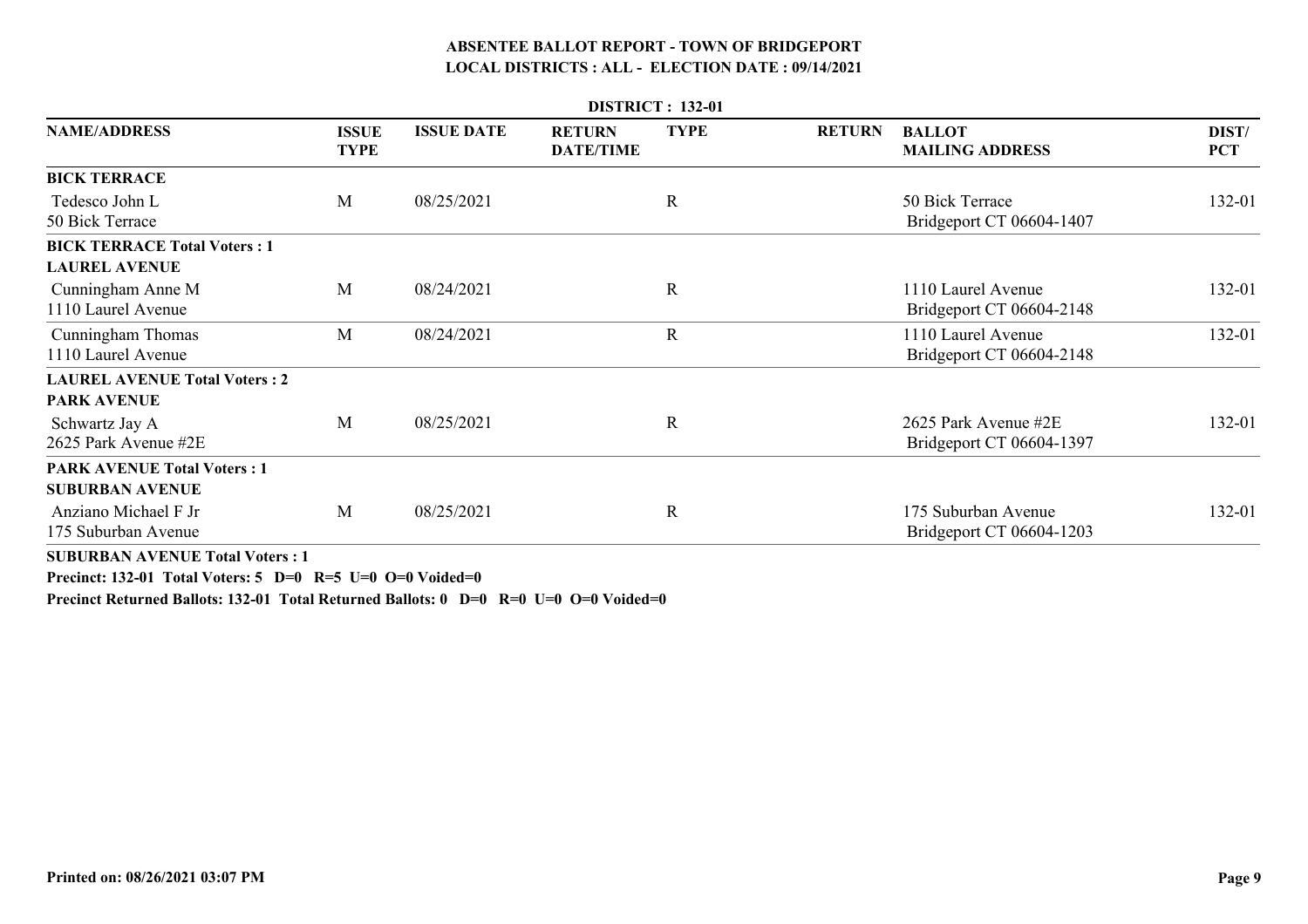| <b>DISTRICT: 132-02</b>                 |                             |                   |                                   |             |               |                                                      |                     |  |  |  |
|-----------------------------------------|-----------------------------|-------------------|-----------------------------------|-------------|---------------|------------------------------------------------------|---------------------|--|--|--|
| <b>NAME/ADDRESS</b>                     | <b>ISSUE</b><br><b>TYPE</b> | <b>ISSUE DATE</b> | <b>RETURN</b><br><b>DATE/TIME</b> | <b>TYPE</b> | <b>RETURN</b> | <b>BALLOT</b><br><b>MAILING ADDRESS</b>              | DIST/<br><b>PCT</b> |  |  |  |
| <b>CLINTON AVENUE</b>                   |                             |                   |                                   |             |               |                                                      |                     |  |  |  |
| Flores Ima I<br>500 Clinton Avenue 9    | M                           | 08/25/2021        |                                   | $\mathbf R$ |               | 500 Clinton Avenue 9<br>Bridgeport CT 06605-1701     | 132-02              |  |  |  |
| <b>CLINTON AVENUE Total Voters: 1</b>   |                             |                   |                                   |             |               |                                                      |                     |  |  |  |
| <b>HAZELWOOD AVENUE</b>                 |                             |                   |                                   |             |               |                                                      |                     |  |  |  |
| Rios Hector<br>90 Hazelwood Avenue FL 2 | M                           | 08/24/2021        |                                   | $\mathbf R$ |               | 90 Hazelwood Avenue FL 2<br>Bridgeport CT 06605-1420 | 132-02              |  |  |  |
| <b>HAZELWOOD AVENUE Total Voters: 1</b> |                             |                   |                                   |             |               |                                                      |                     |  |  |  |
| <b>IRANISTAN AVENUE</b>                 |                             |                   |                                   |             |               |                                                      |                     |  |  |  |
| Acevedo David<br>1161 Iranistan Avenue  | M                           | 08/26/2021        |                                   | $\mathbf R$ |               | 1161 Iranistan Avenue<br>Bridgeport CT 06605-1122    | 132-02              |  |  |  |
| Rojas Miguel P<br>1451 Iranistan Avenue | M                           | 08/24/2021        |                                   | $\mathbf R$ |               | 1451 Iranistan Avenue<br>Bridgeport CT 06605-1064    | 132-02              |  |  |  |
| <b>IRANISTAN AVENUE Total Voters: 2</b> |                             |                   |                                   |             |               |                                                      |                     |  |  |  |
| <b>PARK AVENUE</b>                      |                             |                   |                                   |             |               |                                                      |                     |  |  |  |
| Rodriguez Antonio<br>1213 Park Avenue   | M                           | 08/20/2021        |                                   | $\mathbf R$ |               | 1213 Park Avenue<br>Bridgeport CT 06604-3411         | 132-02              |  |  |  |
| Rodriguez Christian<br>1213 Park Avenue | M                           | 08/20/2021        |                                   | $\mathbf R$ |               | 1213 Park Avenue<br>Bridgeport CT 06604-3411         | 132-02              |  |  |  |

**PARK AVENUE Total Voters : 2**

**Precinct: 132-02 Total Voters: 6 D=0 R=6 U=0 O=0 Voided=0**

**Precinct Returned Ballots: 132-02 Total Returned Ballots: 0 D=0 R=0 U=0 O=0 Voided=0**

**District: 132 Total Voters: 11 D=0 R=11 U=0 O=0 Voided=0**

**District Returned Ballots: 132 Total Voters: 0 D=0 R=0 U=0 O=0 Voided=0**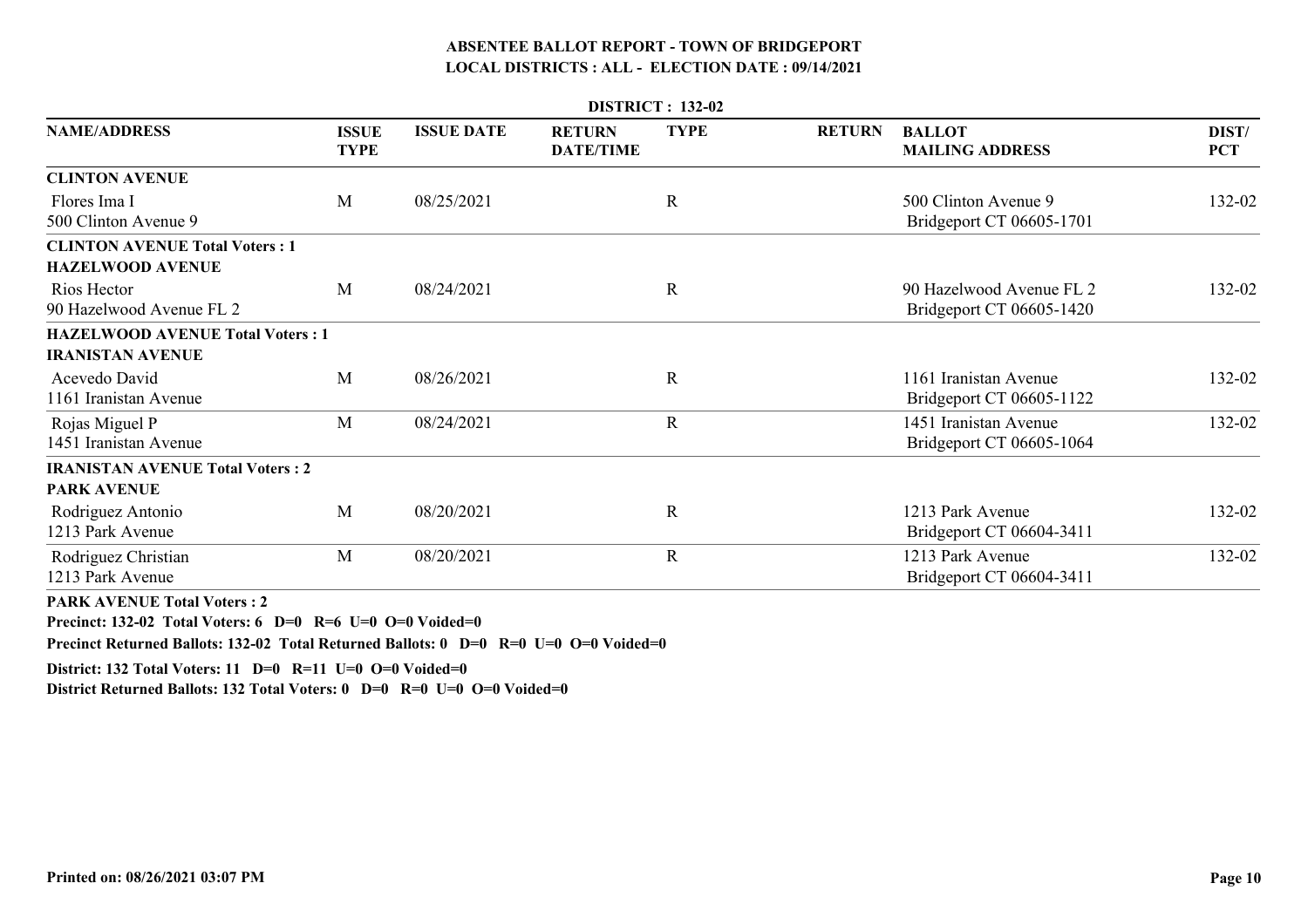| <b>DISTRICT: 133-01</b>                                          |                             |                   |                                   |              |               |                                                 |                     |  |  |  |
|------------------------------------------------------------------|-----------------------------|-------------------|-----------------------------------|--------------|---------------|-------------------------------------------------|---------------------|--|--|--|
| <b>NAME/ADDRESS</b>                                              | <b>ISSUE</b><br><b>TYPE</b> | <b>ISSUE DATE</b> | <b>RETURN</b><br><b>DATE/TIME</b> | <b>TYPE</b>  | <b>RETURN</b> | <b>BALLOT</b><br><b>MAILING ADDRESS</b>         | DIST/<br><b>PCT</b> |  |  |  |
| <b>IMPERIAL STREET</b>                                           |                             |                   |                                   |              |               |                                                 |                     |  |  |  |
| Cerreta Rose A<br>53 Imperial Street                             | М                           | 08/25/2021        |                                   | $\mathbf R$  |               | 53 Imperial Street<br>Bridgeport CT 06606-4447  | 133-01              |  |  |  |
| <b>IMPERIAL STREET Total Voters: 1</b>                           |                             |                   |                                   |              |               |                                                 |                     |  |  |  |
| <b>MADISON AVENUE</b>                                            |                             |                   |                                   |              |               |                                                 |                     |  |  |  |
| Minutolo Michele<br>1565 Madison Avenue                          | M                           | 08/25/2021        |                                   | $\mathbf R$  |               | 1565 Madison Avenue<br>Bridgeport CT 06606-4547 | 133-01              |  |  |  |
| <b>MADISON AVENUE Total Voters: 1</b><br><b>WESTFIELD AVENUE</b> |                             |                   |                                   |              |               |                                                 |                     |  |  |  |
| Iacobucci Domenico<br>85 Westfield Avenue                        | М                           | 08/24/2021        |                                   | $\mathbb{R}$ |               | 85 Westfield Avenue<br>Bridgeport CT 06606-4102 | 133-01              |  |  |  |
| Iacobucci-Diaz Madalena<br>85 Westfield Avenue                   | M                           | 08/24/2021        |                                   | $\mathbf R$  |               | 85 Westfield Avenue<br>Bridgeport CT 06606-4102 | 133-01              |  |  |  |
| WESTELL B AVENILE Tatal Vators : 2                               |                             |                   |                                   |              |               |                                                 |                     |  |  |  |

**WESTFIELD AVENUE Total Voters : 2**

**Precinct: 133-01 Total Voters: 4 D=0 R=4 U=0 O=0 Voided=0**

**Precinct Returned Ballots: 133-01 Total Returned Ballots: 0 D=0 R=0 U=0 O=0 Voided=0**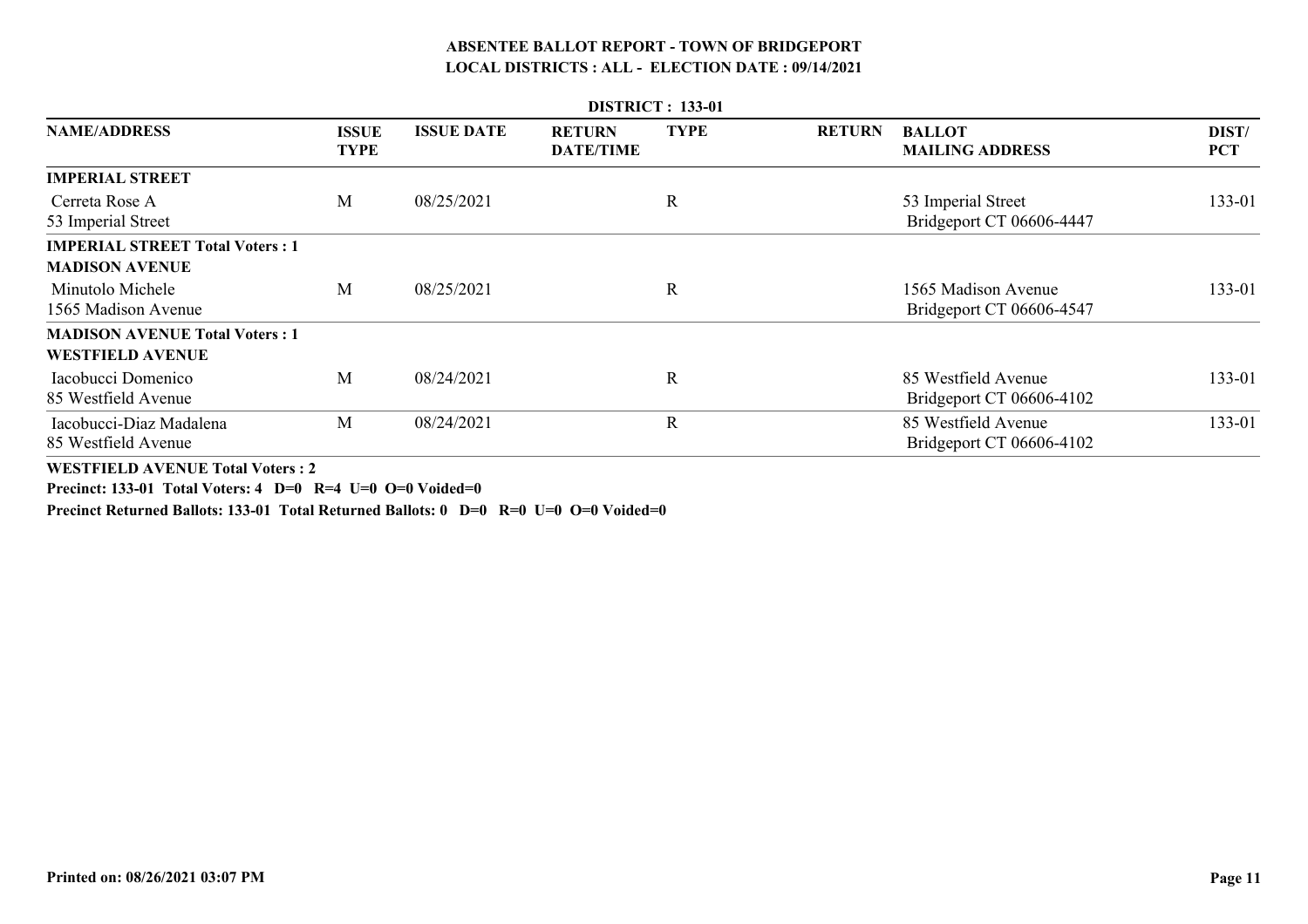|                                                  | <b>DISTRICT: 133-02</b>     |                   |                                   |             |               |                                                    |                     |  |  |  |  |
|--------------------------------------------------|-----------------------------|-------------------|-----------------------------------|-------------|---------------|----------------------------------------------------|---------------------|--|--|--|--|
| <b>NAME/ADDRESS</b>                              | <b>ISSUE</b><br><b>TYPE</b> | <b>ISSUE DATE</b> | <b>RETURN</b><br><b>DATE/TIME</b> | <b>TYPE</b> | <b>RETURN</b> | <b>BALLOT</b><br><b>MAILING ADDRESS</b>            | DIST/<br><b>PCT</b> |  |  |  |  |
| <b>CAPITOL AVENUE</b>                            |                             |                   |                                   |             |               |                                                    |                     |  |  |  |  |
| Morales Hector Luis Jr<br>649 Capitol Avenue 2FL | M                           | 08/25/2021        |                                   | R           |               | 649 Capitol Avenue 2FL<br>Bridgeport CT 06606-5203 | 133-02              |  |  |  |  |
| <b>CAPITOL AVENUE Total Voters: 1</b>            |                             |                   |                                   |             |               |                                                    |                     |  |  |  |  |
| <b>TAFT AVENUE</b>                               |                             |                   |                                   |             |               |                                                    |                     |  |  |  |  |
| Tedesco Marie<br>301 Taft Avenue                 | M                           | 08/25/2021        |                                   | $\mathbf R$ |               | 301 Taft Avenue<br>Bridgeport CT 06604-1927        | 133-02              |  |  |  |  |
| Rogo Barbara A<br>406 Taft Avenue                | M                           | 08/25/2021        |                                   | $\mathbf R$ |               | 406 Taft Avenue<br>Bridgeport CT 06604-1926        | 133-02              |  |  |  |  |
| <b>TAFT AVENUE Total Voters: 2</b>               |                             |                   |                                   |             |               |                                                    |                     |  |  |  |  |
| <b>WEST MORGAN AVENUE</b>                        |                             |                   |                                   |             |               |                                                    |                     |  |  |  |  |
| Bourgeois Olivier E<br>385 West Morgan Avenue    | M                           | 08/25/2021        |                                   | $\mathbf R$ |               | 385 West Morgan Avenue<br>Bridgeport CT 06604-1906 | 133-02              |  |  |  |  |
| Bourgeois Patricia J<br>385 West Morgan Avenue   | M                           | 08/25/2021        |                                   | $\mathbf R$ |               | 385 West Morgan Avenue<br>Bridgeport CT 06604-1906 | 133-02              |  |  |  |  |
| <b>WEST MORGAN AVENUE Total Voters: 2</b>        |                             |                   |                                   |             |               |                                                    |                     |  |  |  |  |

**Precinct: 133-02 Total Voters: 5 D=0 R=5 U=0 O=0 Voided=0**

**Precinct Returned Ballots: 133-02 Total Returned Ballots: 0 D=0 R=0 U=0 O=0 Voided=0**

**District: 133 Total Voters: 9 D=0 R=9 U=0 O=0 Voided=0**

**District Returned Ballots: 133 Total Voters: 0 D=0 R=0 U=0 O=0 Voided=0**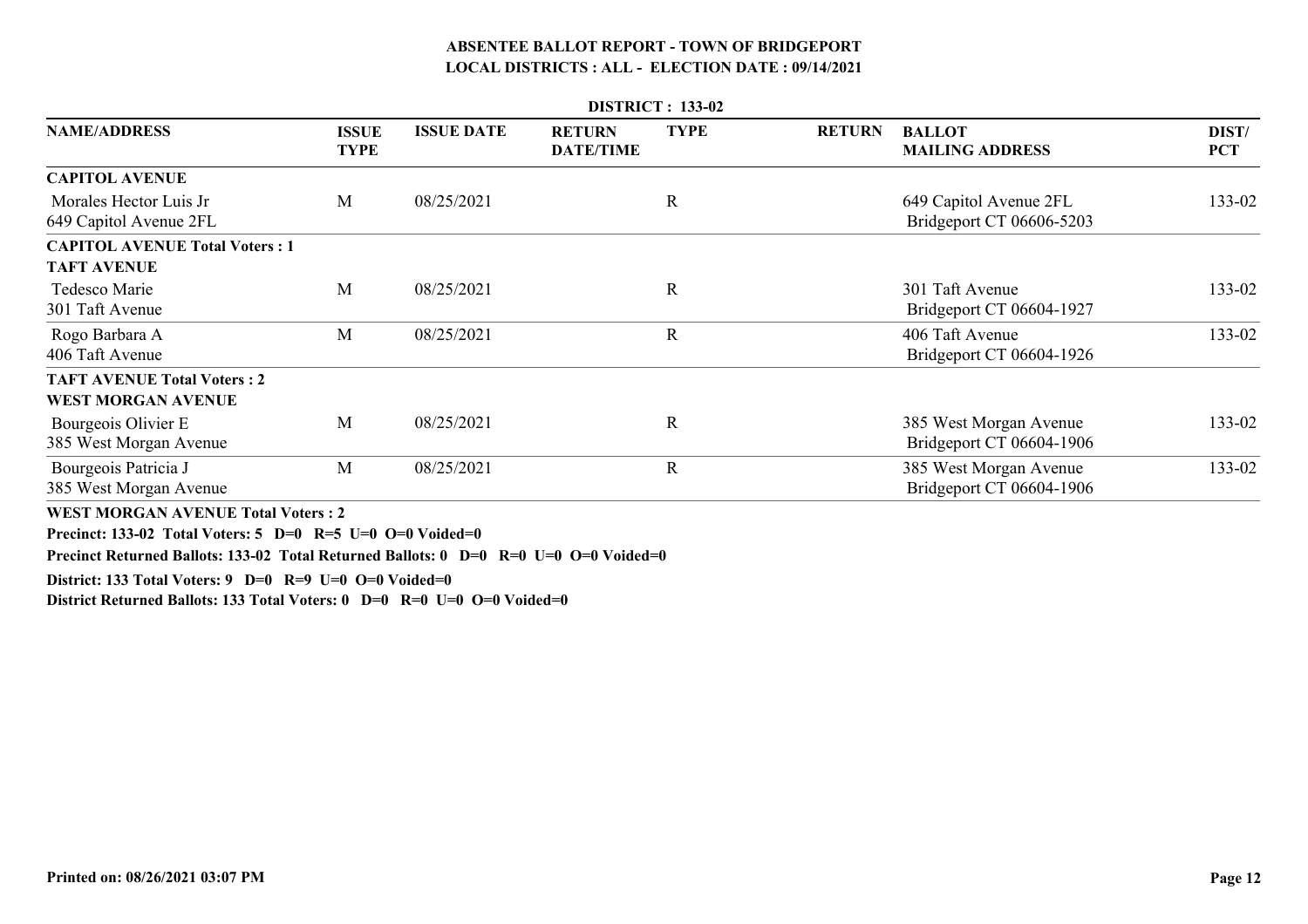|                                                                                                                                                                                           |                             |                   |                                   | <b>DISTRICT: 134-01</b> |               |                                                   |                     |
|-------------------------------------------------------------------------------------------------------------------------------------------------------------------------------------------|-----------------------------|-------------------|-----------------------------------|-------------------------|---------------|---------------------------------------------------|---------------------|
| <b>NAME/ADDRESS</b>                                                                                                                                                                       | <b>ISSUE</b><br><b>TYPE</b> | <b>ISSUE DATE</b> | <b>RETURN</b><br><b>DATE/TIME</b> | <b>TYPE</b>             | <b>RETURN</b> | <b>BALLOT</b><br><b>MAILING ADDRESS</b>           | DIST/<br><b>PCT</b> |
| <b>GREENHOUSE ROAD</b>                                                                                                                                                                    |                             |                   |                                   |                         |               |                                                   |                     |
| Leonetti Joan A<br>Greenhouse Road A 1                                                                                                                                                    | M                           | 08/25/2021        |                                   | R                       |               | 1 Greenhouse Road A 1<br>Bridgeport CT 06606-2127 | 134-01              |
| Leonetti Joseph C<br>Greenhouse Road A 1                                                                                                                                                  | M                           | 08/25/2021        |                                   | R                       |               | 1 Greenhouse Road A 1<br>Bridgeport CT 06606-2127 | 134-01              |
| <b>GREENHOUSE ROAD Total Voters: 2</b><br><b>LANCE CIRCLE</b>                                                                                                                             |                             |                   |                                   |                         |               |                                                   |                     |
| Sullivan Beverly H<br>81 Lance Circle                                                                                                                                                     | M                           | 08/24/2021        |                                   | R                       |               | 81 Lance Circle<br>Bridgeport CT 06606-1046       | 134-01              |
| <b>LANCE CIRCLE Total Voters: 1</b><br><b>SUNBURST ROAD</b>                                                                                                                               |                             |                   |                                   |                         |               |                                                   |                     |
| Gaits Mary F<br>100 Sunburst Road                                                                                                                                                         | M                           | 08/26/2021        |                                   | R                       |               | 100 Sunburst Road<br>Bridgeport CT 06606-1730     | 134-01              |
| <b>SUNBURST ROAD Total Voters: 1</b><br>Precinct: 134-01 Total Voters: 4 D=0 R=4 U=0 O=0 Voided=0<br>Precinct Returned Ballots: 134-01 Total Returned Ballots: 0 D=0 R=0 U=0 O=0 Voided=0 |                             |                   |                                   |                         |               |                                                   |                     |

**District: 134 Total Voters: 4 D=0 R=4 U=0 O=0 Voided=0**

**District Returned Ballots: 134 Total Voters: 0 D=0 R=0 U=0 O=0 Voided=0**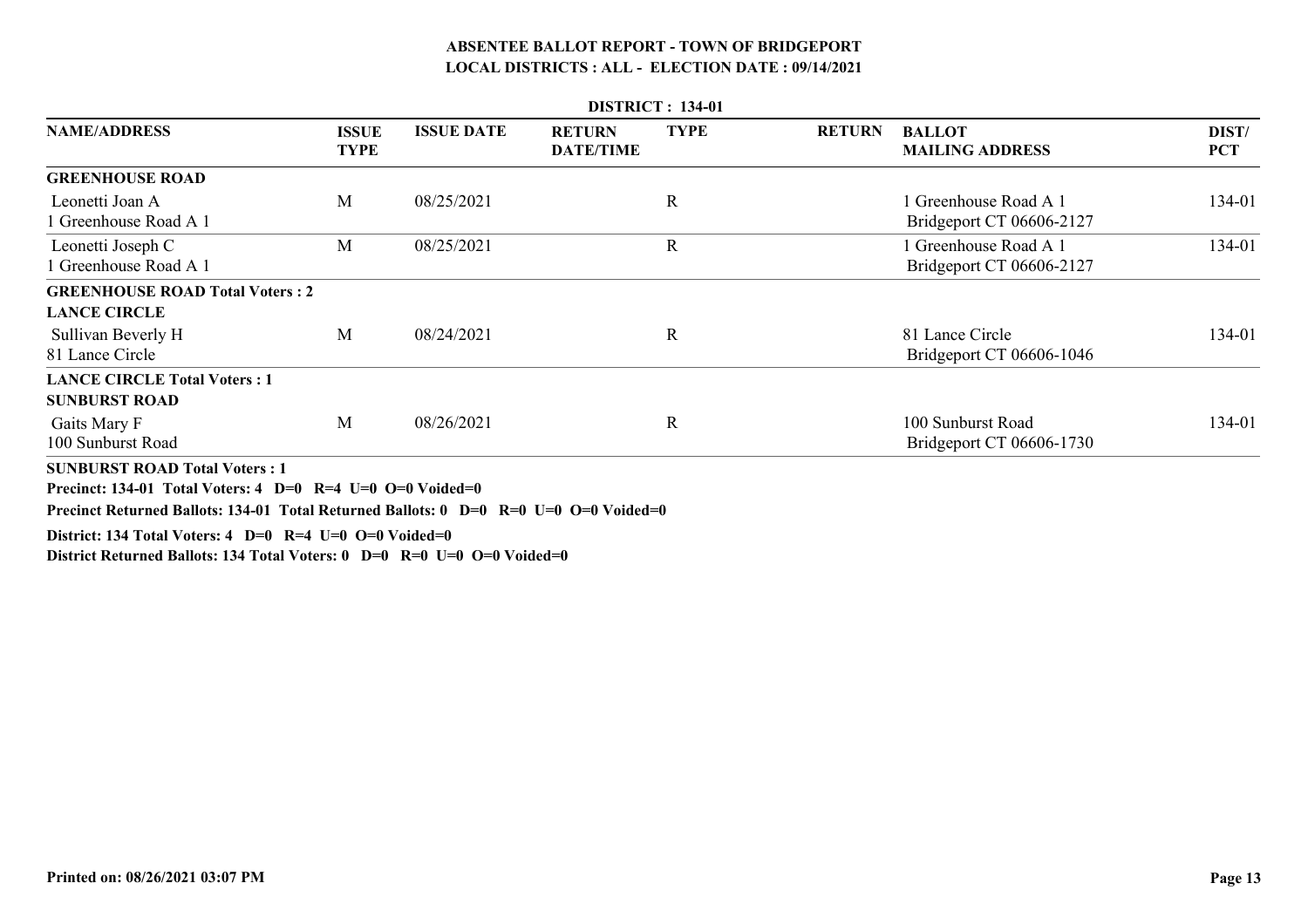|                        |                             |                   |                                   | <b>DISTRICT: 135-01</b> |               |                                         |                     |
|------------------------|-----------------------------|-------------------|-----------------------------------|-------------------------|---------------|-----------------------------------------|---------------------|
| <b>NAME/ADDRESS</b>    | <b>ISSUE</b><br><b>TYPE</b> | <b>ISSUE DATE</b> | <b>RETURN</b><br><b>DATE/TIME</b> | <b>TYPE</b>             | <b>RETURN</b> | <b>BALLOT</b><br><b>MAILING ADDRESS</b> | DIST/<br><b>PCT</b> |
| <b>TRUMBULL AVENUE</b> |                             |                   |                                   |                         |               |                                         |                     |
| James Raymond          | М                           | 08/25/2021        |                                   |                         |               | 337 Trumbull Avenue D                   | 135-01              |
| 337 Trumbull Avenue D  |                             |                   |                                   |                         |               | Bridgeport CT 06606-2478                |                     |
| $\mathbf{m}$           |                             |                   |                                   |                         |               |                                         |                     |

| <b>DISTRICT</b> : 135-01 |  |
|--------------------------|--|
|                          |  |

**TRUMBULL AVENUE Total Voters : 1**

**Precinct: 135-01 Total Voters: 1 D=0 R=1 U=0 O=0 Voided=0**

**Precinct Returned Ballots: 135-01 Total Returned Ballots: 0 D=0 R=0 U=0 O=0 Voided=0**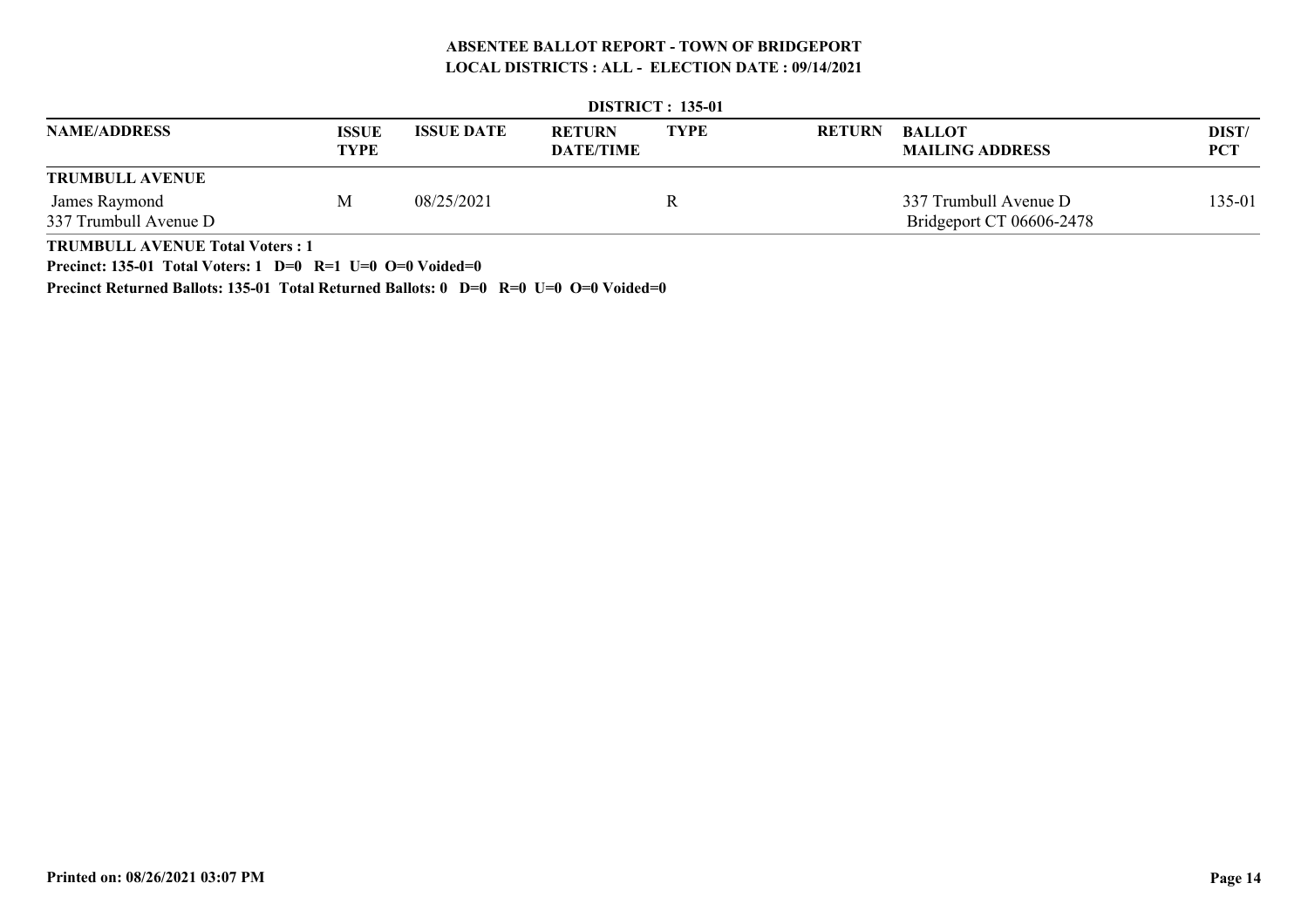| <b>DISTRICT: 135-03</b>                                                                                                                                                                   |                             |                   |                                   |             |               |                                                |                     |  |  |  |  |
|-------------------------------------------------------------------------------------------------------------------------------------------------------------------------------------------|-----------------------------|-------------------|-----------------------------------|-------------|---------------|------------------------------------------------|---------------------|--|--|--|--|
| <b>NAME/ADDRESS</b>                                                                                                                                                                       | <b>ISSUE</b><br><b>TYPE</b> | <b>ISSUE DATE</b> | <b>RETURN</b><br><b>DATE/TIME</b> | <b>TYPE</b> | <b>RETURN</b> | <b>BALLOT</b><br><b>MAILING ADDRESS</b>        | DIST/<br><b>PCT</b> |  |  |  |  |
| <b>CHATHAM TERRACE</b>                                                                                                                                                                    |                             |                   |                                   |             |               |                                                |                     |  |  |  |  |
| Bataguas Manuel A<br>36 Chatham Terrace                                                                                                                                                   | M                           | 08/26/2021        |                                   | R           |               | 36 Chatham Terrace<br>Bridgeport CT 06606-2321 | 135-03              |  |  |  |  |
| McKlosky Louriem<br>36 Chatham Terrace                                                                                                                                                    | M                           | 08/26/2021        |                                   | R           |               | 36 Chatham Terrace<br>Bridgeport CT 06606-2321 | 135-03              |  |  |  |  |
| <b>CHATHAM TERRACE Total Voters: 2</b><br><b>OLD TOWN ROAD</b>                                                                                                                            |                             |                   |                                   |             |               |                                                |                     |  |  |  |  |
| Noccioli Nancy Ann<br>2435 Old Town Road                                                                                                                                                  | M                           | 08/24/2021        |                                   | $\mathbf R$ |               | 2435 Old Town Road<br>Bridgeport CT 06606-1336 | 135-03              |  |  |  |  |
| <b>OLD TOWN ROAD Total Voters: 1</b><br>Precinct: 135-03 Total Voters: 3 D=0 R=3 U=0 O=0 Voided=0<br>Precinct Returned Ballots: 135-03 Total Returned Ballots: 0 D=0 R=0 U=0 O=0 Voided=0 |                             |                   |                                   |             |               |                                                |                     |  |  |  |  |

**District: 135 Total Voters: 4 D=0 R=4 U=0 O=0 Voided=0**

**District Returned Ballots: 135 Total Voters: 0 D=0 R=0 U=0 O=0 Voided=0**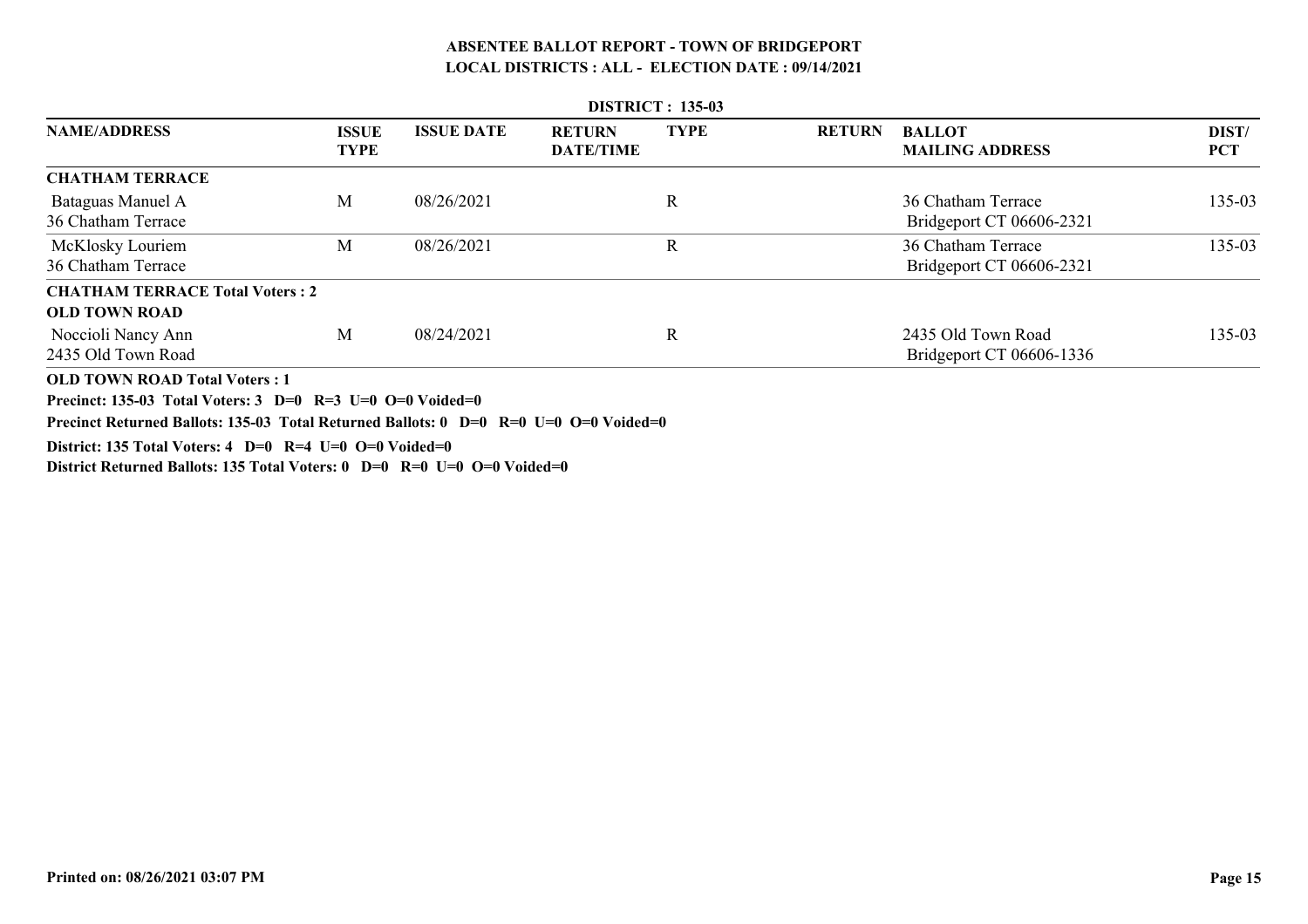|                                                                    |                             |                   |                                   | <b>DISTRICT: 136-01</b> |               |                                                   |                     |
|--------------------------------------------------------------------|-----------------------------|-------------------|-----------------------------------|-------------------------|---------------|---------------------------------------------------|---------------------|
| <b>NAME/ADDRESS</b>                                                | <b>ISSUE</b><br><b>TYPE</b> | <b>ISSUE DATE</b> | <b>RETURN</b><br><b>DATE/TIME</b> | <b>TYPE</b>             | <b>RETURN</b> | <b>BALLOT</b><br><b>MAILING ADDRESS</b>           | DIST/<br><b>PCT</b> |
| <b>EAST MAIN STREET</b>                                            |                             |                   |                                   |                         |               |                                                   |                     |
| Torres Javier<br>2005 East Main Street                             | $\boldsymbol{\mathrm{F}}$   | 08/20/2021        |                                   | $\mathbb{R}$            |               | 2005 East Main Street<br>Bridgeport CT 06610-1901 | 136-01              |
| Torres Madelyn<br>2005 East Main Street                            | M                           | 08/24/2021        |                                   | $\mathbf R$             |               | 2005 East Main Street<br>Bridgeport CT 06610-1901 | 136-01              |
| <b>EAST MAIN STREET Total Voters: 2</b><br><b>HAWTHORNE STREET</b> |                             |                   |                                   |                         |               |                                                   |                     |
| McCollum Kathy Anne<br>24 Hawthorne Street                         | M                           | 08/24/2021        |                                   | $\mathbf R$             |               | 24 Hawthorne Street<br>Bridgeport CT 06610-1607   | 136-01              |
| McCollum Larry Richard<br>24 Hawthorne Street                      | M                           | 08/24/2021        |                                   | $\mathbf R$             |               | 24 Hawthorne Street<br>Bridgeport CT 06610-1607   | 136-01              |
| Jahelka Bobbi<br>79 Hawthorne Street                               | M                           | 08/24/2021        |                                   | $\mathbf R$             |               | 79 Hawthorne Street<br>Bridgeport CT 06610-1606   | 136-01              |
| Kotteakos Margaret Patricia<br>79 Hawthorne Street                 | M                           | 08/24/2021        |                                   | $\mathbf R$             |               | 79 Hawthorne Street<br>Bridgeport CT 06610-1606   | 136-01              |
| Klein William J<br>99 Hawthorne Street                             | M                           | 08/24/2021        |                                   | $\mathbf R$             |               | 99 Hawthorne Street<br>Bridgeport CT 06610-1606   | 136-01              |
| Flynn Philip E<br>111 Hawthorne Street                             | M                           | 08/25/2021        |                                   | $\mathbf R$             |               | 111 Hawthorne Street<br>Bridgeport CT 06610-1651  | 136-01              |
| Capozziello Alfred M<br>139 Hawthorne Street                       | M                           | 08/24/2021        |                                   | $\mathbf R$             |               | 139 Hawthorne Street<br>Bridgeport CT 06610-1651  | 136-01              |
| <b>HAWTHORNE STREET Total Voters: 7</b><br><b>PALM STREET</b>      |                             |                   |                                   |                         |               |                                                   |                     |
| Marcelus Roslin<br>18 Palm Street                                  | M                           | 08/25/2021        |                                   | $\mathbf R$             |               | 18 Palm Street<br>Bridgeport CT 06610-1723        | 136-01              |
|                                                                    |                             |                   |                                   |                         |               |                                                   |                     |

**PALM STREET Total Voters : 1**

**Precinct: 136-01 Total Voters: 10 D=0 R=10 U=0 O=0 Voided=0**

**Precinct Returned Ballots: 136-01 Total Returned Ballots: 0 D=0 R=0 U=0 O=0 Voided=0**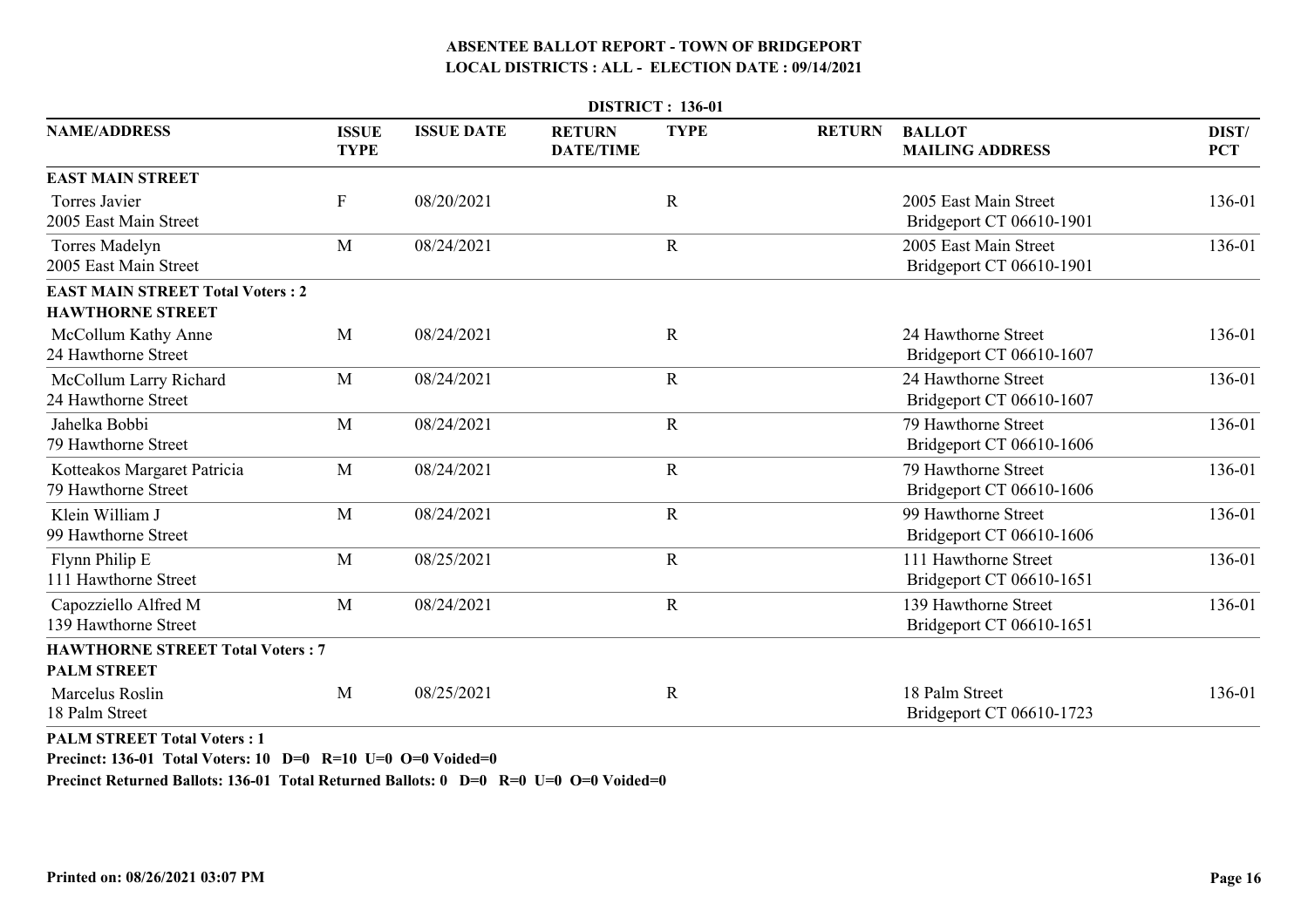|                                       | <b>DISTRICT</b> : 136-02    |                   |                                   |             |               |                                         |                     |  |  |  |  |  |
|---------------------------------------|-----------------------------|-------------------|-----------------------------------|-------------|---------------|-----------------------------------------|---------------------|--|--|--|--|--|
| <b>NAME/ADDRESS</b>                   | <b>ISSUE</b><br><b>TYPE</b> | <b>ISSUE DATE</b> | <b>RETURN</b><br><b>DATE/TIME</b> | <b>TYPE</b> | <b>RETURN</b> | <b>BALLOT</b><br><b>MAILING ADDRESS</b> | DIST/<br><b>PCT</b> |  |  |  |  |  |
| <b>LINDLEY STREET</b>                 |                             |                   |                                   |             |               |                                         |                     |  |  |  |  |  |
| Jelliffe Robert Jr                    | M                           | 08/26/2021        |                                   | R           |               | 1125 Lindley Street                     | 136-02              |  |  |  |  |  |
| 1125 Lindley Street                   |                             |                   |                                   |             |               | Bridgeport CT 06606-4727                |                     |  |  |  |  |  |
| <b>LINDLEY STREET Total Voters: 1</b> |                             |                   |                                   |             |               |                                         |                     |  |  |  |  |  |
| <b>OAKWOOD STREET</b>                 |                             |                   |                                   |             |               |                                         |                     |  |  |  |  |  |
| Barrios Ermelinda                     | M                           | 08/24/2021        |                                   | R           |               | 15 Oakwood Street                       | 136-02              |  |  |  |  |  |
| 15 Oakwood Street                     |                             |                   |                                   |             |               | Bridgeport CT 06606-4830                |                     |  |  |  |  |  |
| <b>OAKWOOD STREET Total Voters: 1</b> |                             |                   |                                   |             |               |                                         |                     |  |  |  |  |  |

**Precinct: 136-02 Total Voters: 2 D=0 R=2 U=0 O=0 Voided=0**

**Precinct Returned Ballots: 136-02 Total Returned Ballots: 0 D=0 R=0 U=0 O=0 Voided=0**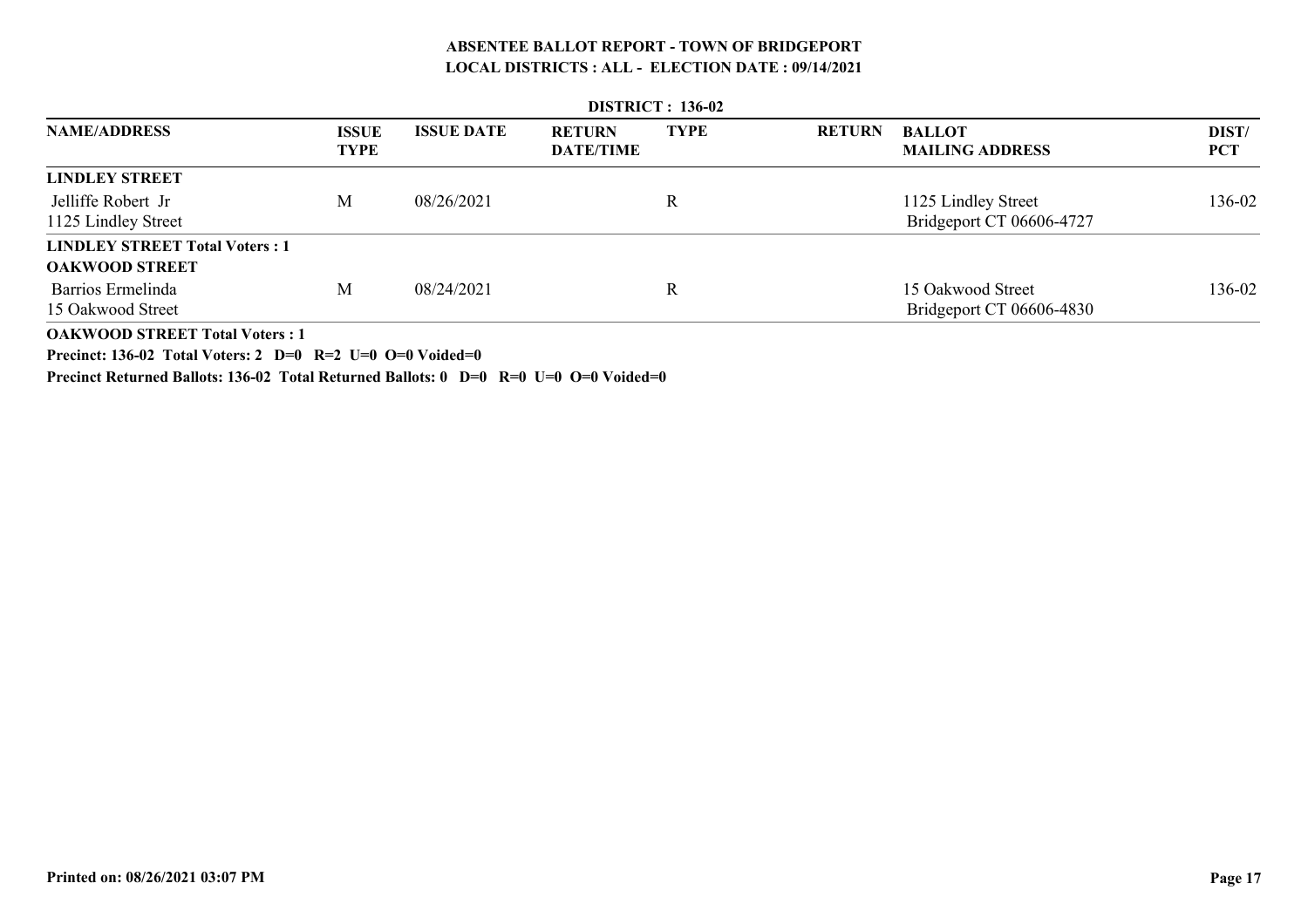|                                                                                                                                 |                             |                   |                                   | <b>DISTRICT: 136-03</b> |               |                                                   |                     |
|---------------------------------------------------------------------------------------------------------------------------------|-----------------------------|-------------------|-----------------------------------|-------------------------|---------------|---------------------------------------------------|---------------------|
| <b>NAME/ADDRESS</b>                                                                                                             | <b>ISSUE</b><br><b>TYPE</b> | <b>ISSUE DATE</b> | <b>RETURN</b><br><b>DATE/TIME</b> | <b>TYPE</b>             | <b>RETURN</b> | <b>BALLOT</b><br><b>MAILING ADDRESS</b>           | DIST/<br><b>PCT</b> |
| <b>FRENCH STREET</b>                                                                                                            |                             |                   |                                   |                         |               |                                                   |                     |
| Gaboury Annette M<br>148 French Street                                                                                          | M                           | 08/25/2021        |                                   | $\mathbf R$             |               | 148 French Street<br>Bridgeport CT 06606-5413     | 136-03              |
| <b>FRENCH STREET Total Voters: 1</b><br><b>LINDLEY STREET</b>                                                                   |                             |                   |                                   |                         |               |                                                   |                     |
| Hernandez Christian L<br>108 Lindley Street                                                                                     | M                           | 08/24/2021        |                                   | $\mathbf R$             |               | 108 Lindley Street<br>Bridgeport CT 06604-2907    | 136-03              |
| <b>LINDLEY STREET Total Voters: 1</b>                                                                                           |                             |                   |                                   |                         |               |                                                   |                     |
| <b>OAK STREET</b>                                                                                                               |                             |                   |                                   |                         |               |                                                   |                     |
| Davis Kelly J<br>240 Oak Street #23                                                                                             | M                           | 08/24/2021        |                                   | $\mathbf R$             |               | 240 Oak Street #23<br>Bridgeport CT 06604-2624    | 136-03              |
| <b>OAK STREET Total Voters: 1</b><br>PARROTT AVENUE                                                                             |                             |                   |                                   |                         |               |                                                   |                     |
| Valentino Joseph<br>305 Parrott Avenue 3B                                                                                       | M                           | 08/24/2021        |                                   | $\mathbf R$             |               | 305 Parrott Avenue 3B<br>Bridgeport CT 06606-5049 | 136-03              |
| <b>PARROTT AVENUE Total Voters: 1</b>                                                                                           |                             |                   |                                   |                         |               |                                                   |                     |
| <b>WELLS STREET</b>                                                                                                             |                             |                   |                                   |                         |               |                                                   |                     |
| Campos Francisca<br>404 Wells Street                                                                                            | M                           | 08/24/2021        |                                   | $\mathbf R$             |               | 404 Wells Street<br>Bridgeport CT 06606-5428      | 136-03              |
| WELL COEDEER $\mathbf{F}$ and $\mathbf{F}$ and $\mathbf{F}$ and $\mathbf{F}$ and $\mathbf{F}$ and $\mathbf{F}$ and $\mathbf{F}$ |                             |                   |                                   |                         |               |                                                   |                     |

**WELLS STREET Total Voters : 1**

**Precinct: 136-03 Total Voters: 5 D=0 R=5 U=0 O=0 Voided=0**

**Precinct Returned Ballots: 136-03 Total Returned Ballots: 0 D=0 R=0 U=0 O=0 Voided=0**

**District: 136 Total Voters: 17 D=0 R=17 U=0 O=0 Voided=0**

**District Returned Ballots: 136 Total Voters: 0 D=0 R=0 U=0 O=0 Voided=0**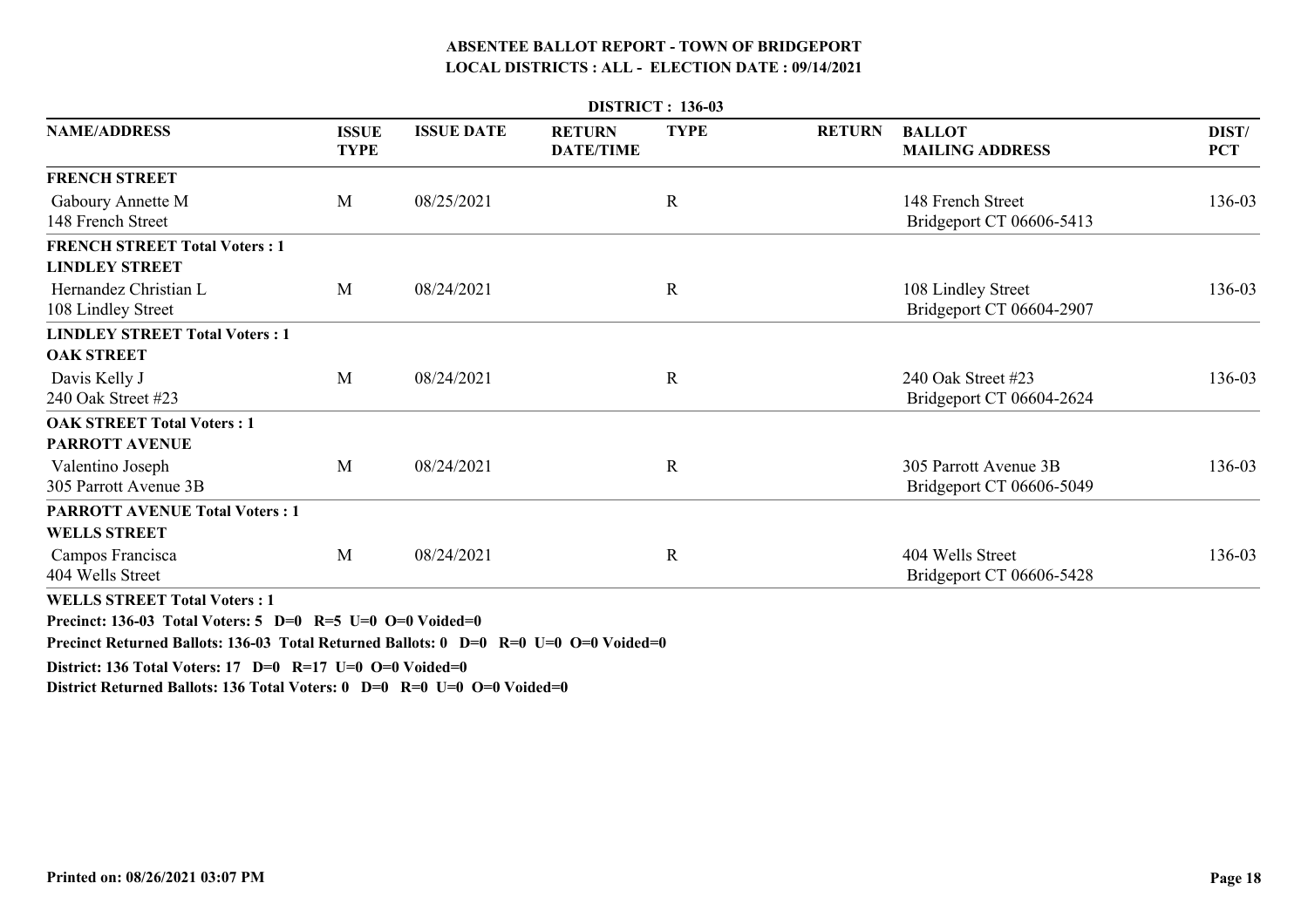|                                                                 |                             |                   |                                   | <b>DISTRICT: 137-01</b> |               |                                                   |                     |
|-----------------------------------------------------------------|-----------------------------|-------------------|-----------------------------------|-------------------------|---------------|---------------------------------------------------|---------------------|
| <b>NAME/ADDRESS</b>                                             | <b>ISSUE</b><br><b>TYPE</b> | <b>ISSUE DATE</b> | <b>RETURN</b><br><b>DATE/TIME</b> | <b>TYPE</b>             | <b>RETURN</b> | <b>BALLOT</b><br><b>MAILING ADDRESS</b>           | DIST/<br><b>PCT</b> |
| <b>BERKSHIRE AVENUE</b>                                         |                             |                   |                                   |                         |               |                                                   |                     |
| Christiansen Darlene A<br>115 Berkshire Avenue                  | M                           | 08/24/2021        |                                   | $\mathbf R$             |               | 115 Berkshire Avenue<br>Bridgeport CT 06608-1042  | 137-01              |
| Christiansen Joseph<br>115 Berkshire Avenue                     | M                           | 08/24/2021        |                                   | $\mathbf R$             |               | 115 Berkshire Avenue<br>Bridgeport CT 06608-1042  | 137-01              |
| Christiansen Grace I<br>117 Berkshire Avenue                    | $\mathbf{M}$                | 08/24/2021        |                                   | $\mathbf R$             |               | 117 Berkshire Avenue<br>Bridgeport CT 06608-1042  | 137-01              |
| <b>BERKSHIRE AVENUE Total Voters: 3</b><br><b>BOSTON AVENUE</b> |                             |                   |                                   |                         |               |                                                   |                     |
| Checo Maria Josefina<br>426 Boston Avenue                       | M                           | 08/24/2021        |                                   | $\mathbf R$             |               | 426 Boston Avenue<br>Bridgeport CT 06610-1703     | 137-01              |
| Martinez Hilda M<br>426 Boston Avenue                           | M                           | 08/24/2021        |                                   | $\mathbf R$             |               | 426 Boston Avenue<br>Bridgeport CT 06610-1703     | 137-01              |
| Ortiz Angel<br>426 Boston Avenue                                | M                           | 08/24/2021        |                                   | $\mathbf R$             |               | 426 Boston Avenue<br>Bridgeport CT 06610-1703     | 137-01              |
| Velez Carlos J<br>426 Boston Avenue                             | $\mathbf{M}$                | 08/24/2021        |                                   | $\mathbf R$             |               | 426 Boston Avenue<br>Bridgeport CT 06610-1703     | 137-01              |
| <b>BOSTON AVENUE Total Voters: 4</b><br><b>EAST MAIN STREET</b> |                             |                   |                                   |                         |               |                                                   |                     |
| Sanchez Evelyn<br>1569 East Main Street                         | M                           | 08/25/2021        |                                   | $\mathbf R$             |               | 1569 East Main Street<br>Bridgeport CT 06608-1127 | 137-01              |
| Sanchez Ismael Jr<br>1569 East Main Street                      | M                           | 08/25/2021        |                                   | $\mathbf R$             |               | 1569 East Main Street<br>Bridgeport CT 06608-1127 | 137-01              |
| <b>EAST MAIN STREET Total Voters: 2</b><br><b>JANE STREET</b>   |                             |                   |                                   |                         |               |                                                   |                     |
| Ortiz Jose A Sr<br>469 Jane Street                              | M                           | 08/24/2021        |                                   | $\mathbf R$             |               | 469 Jane Street<br>Bridgeport CT 06608-1707       | 137-01              |
| Ortiz Yolanda<br>469 Jane Street                                | M                           | 08/24/2021        |                                   | $\mathbf R$             |               | 469 Jane Street<br>Bridgeport CT 06608-1707       | 137-01              |
| <b>JANE STREET Total Voters: 2</b><br><b>KOSSUTH STREET</b>     |                             |                   |                                   |                         |               |                                                   |                     |

**Printed on: 08/26/2021 03:07 PM**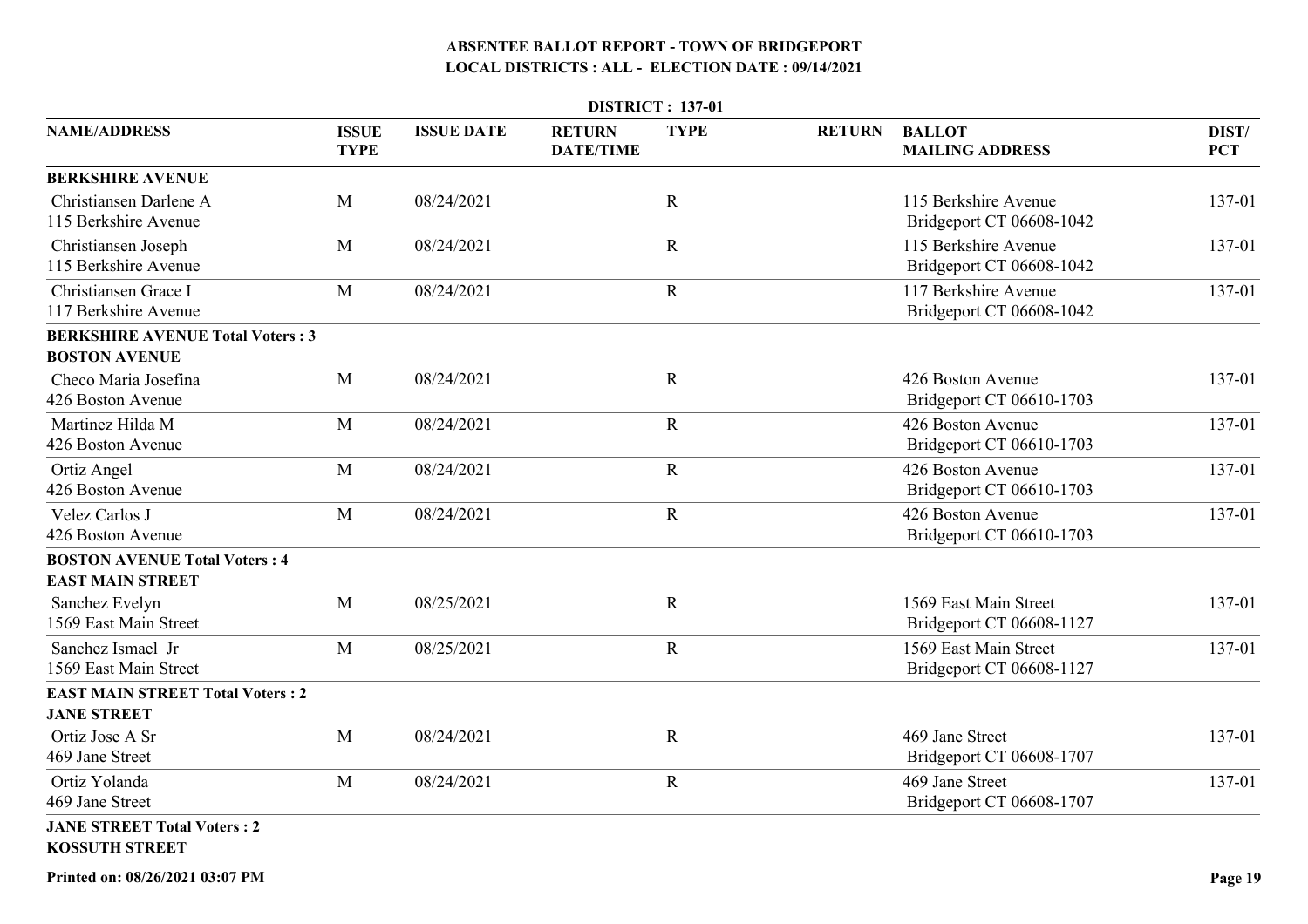|                                                               |                             |                   |                                   | <b>DISTRICT: 137-01</b> |               |                                                          |                     |
|---------------------------------------------------------------|-----------------------------|-------------------|-----------------------------------|-------------------------|---------------|----------------------------------------------------------|---------------------|
| <b>NAME/ADDRESS</b>                                           | <b>ISSUE</b><br><b>TYPE</b> | <b>ISSUE DATE</b> | <b>RETURN</b><br><b>DATE/TIME</b> | <b>TYPE</b>             | <b>RETURN</b> | <b>BALLOT</b><br><b>MAILING ADDRESS</b>                  | DIST/<br><b>PCT</b> |
| <b>KOSSUTH STREET</b>                                         |                             |                   |                                   |                         |               |                                                          |                     |
| Guzman Sandra T<br>1168 Kossuth Street FIRST FL               | M                           | 08/24/2021        |                                   | $\mathbf R$             |               | 1168 Kossuth Street FIRST FL<br>Bridgeport CT 06608-1425 | 137-01              |
| <b>KOSSUTH STREET Total Voters: 1</b><br><b>NOBLE AVENUE</b>  |                             |                   |                                   |                         |               |                                                          |                     |
| Febus Angel Luis Jr<br>1172 Noble Avenue                      | $\mathbf{M}$                | 08/24/2021        |                                   | $\mathbf R$             |               | 1172 Noble Avenue<br>Bridgeport CT 06608-1026            | 137-01              |
| Corsi Annamarie<br>1251 Noble Avenue                          | M                           | 08/24/2021        |                                   | $\mathbf R$             |               | 1251 Noble Avenue<br>Bridgeport CT 06608-1028            | 137-01              |
| Corsi Marjorie Grace<br>1251 Noble Avenue                     | M                           | 08/20/2021        |                                   | $\mathbf R$             |               | 1251 Noble Avenue<br>Bridgeport CT 06608-1028            | 137-01              |
| Corsi Umberto<br>1251 Noble Avenue                            | M                           | 08/24/2021        |                                   | $\mathbf R$             |               | 1251 Noble Avenue<br>Bridgeport CT 06608-1028            | 137-01              |
| <b>NOBLE AVENUE Total Voters: 4</b>                           |                             |                   |                                   |                         |               |                                                          |                     |
| <b>PARK STREET</b>                                            |                             |                   |                                   |                         |               |                                                          |                     |
| Marquez Ramona<br>507 Park Street 1FL                         | M                           | 08/24/2021        |                                   | $\mathbf R$             |               | 507 Park Street 1FL<br>Bridgeport CT 06608-1410          | 137-01              |
| <b>PARK STREET Total Voters: 1</b><br><b>SHELTON STREET</b>   |                             |                   |                                   |                         |               |                                                          |                     |
| Havelick Anne M<br>582 Shelton Street                         | M                           | 08/25/2021        |                                   | $\mathbf R$             |               | 582 Shelton Street<br>Bridgeport CT 06608-1713           | 137-01              |
| <b>SHELTON STREET Total Voters: 1</b>                         |                             |                   |                                   |                         |               |                                                          |                     |
| <b>SPRING STREET</b>                                          |                             |                   |                                   |                         |               |                                                          |                     |
| Alteus Jimmy<br>341 Spring Street A 345                       | M                           | 08/25/2021        |                                   | $\mathbf R$             |               | 341 Spring Street A 345<br>Bridgeport CT 06608-1242      | 137-01              |
| <b>SPRING STREET Total Voters: 1</b><br><b>WILLIAM STREET</b> |                             |                   |                                   |                         |               |                                                          |                     |
| Rodrigues Fulgencio R<br>520 William Street                   | M                           | 08/25/2021        |                                   | $\mathbf R$             |               | 520 William Street<br>Bridgeport CT 06608-1525           | 137-01              |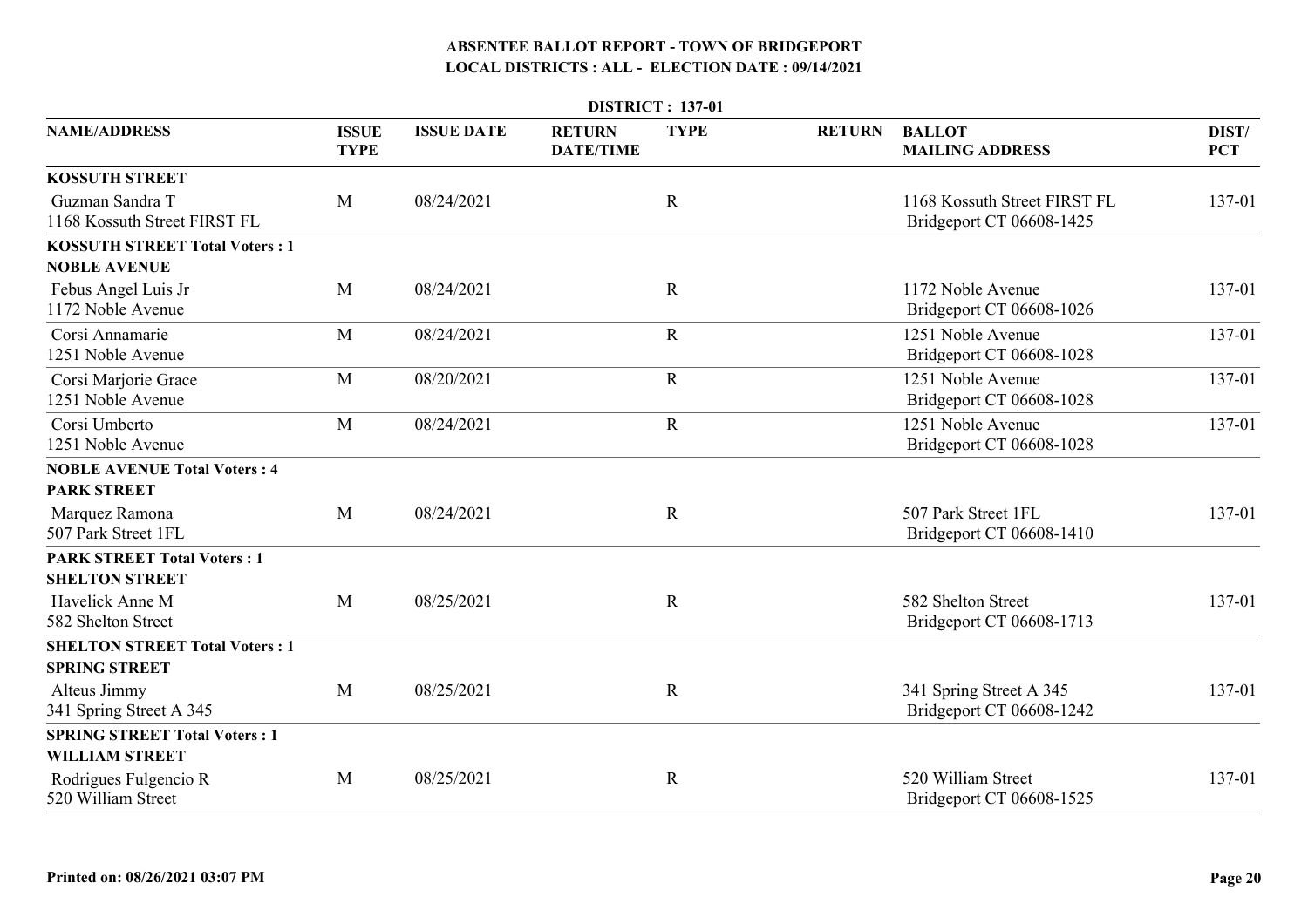|                                      | <b>DISTRICT: 137-01</b>     |                   |                                   |             |               |                                                |                     |  |  |  |  |
|--------------------------------------|-----------------------------|-------------------|-----------------------------------|-------------|---------------|------------------------------------------------|---------------------|--|--|--|--|
| <b>NAME/ADDRESS</b>                  | <b>ISSUE</b><br><b>TYPE</b> | <b>ISSUE DATE</b> | <b>RETURN</b><br><b>DATE/TIME</b> | <b>TYPE</b> | <b>RETURN</b> | <b>BALLOT</b><br><b>MAILING ADDRESS</b>        | DIST/<br><b>PCT</b> |  |  |  |  |
| WILLIAM STREET (Cont)                |                             |                   |                                   |             |               |                                                |                     |  |  |  |  |
| Rosado Ramon B<br>520 William Street | M                           | 08/25/2021        |                                   | R           |               | 520 William Street<br>Bridgeport CT 06608-1525 | 137-01              |  |  |  |  |
| Leon Jose F<br>528 William Street    | M                           | 08/24/2021        |                                   | R           |               | 528 William Street<br>Bridgeport CT 06608-1525 | 137-01              |  |  |  |  |
| Leon Minervina<br>528 William Street | M                           | 08/24/2021        |                                   | R           |               | 528 William Street<br>Bridgeport CT 06608-1525 | 137-01              |  |  |  |  |

 **DISTRICT : 137-01**

**WILLIAM STREET Total Voters : 4**

**Precinct: 137-01 Total Voters: 23 D=0 R=23 U=0 O=0 Voided=0**

**Precinct Returned Ballots: 137-01 Total Returned Ballots: 0 D=0 R=0 U=0 O=0 Voided=0**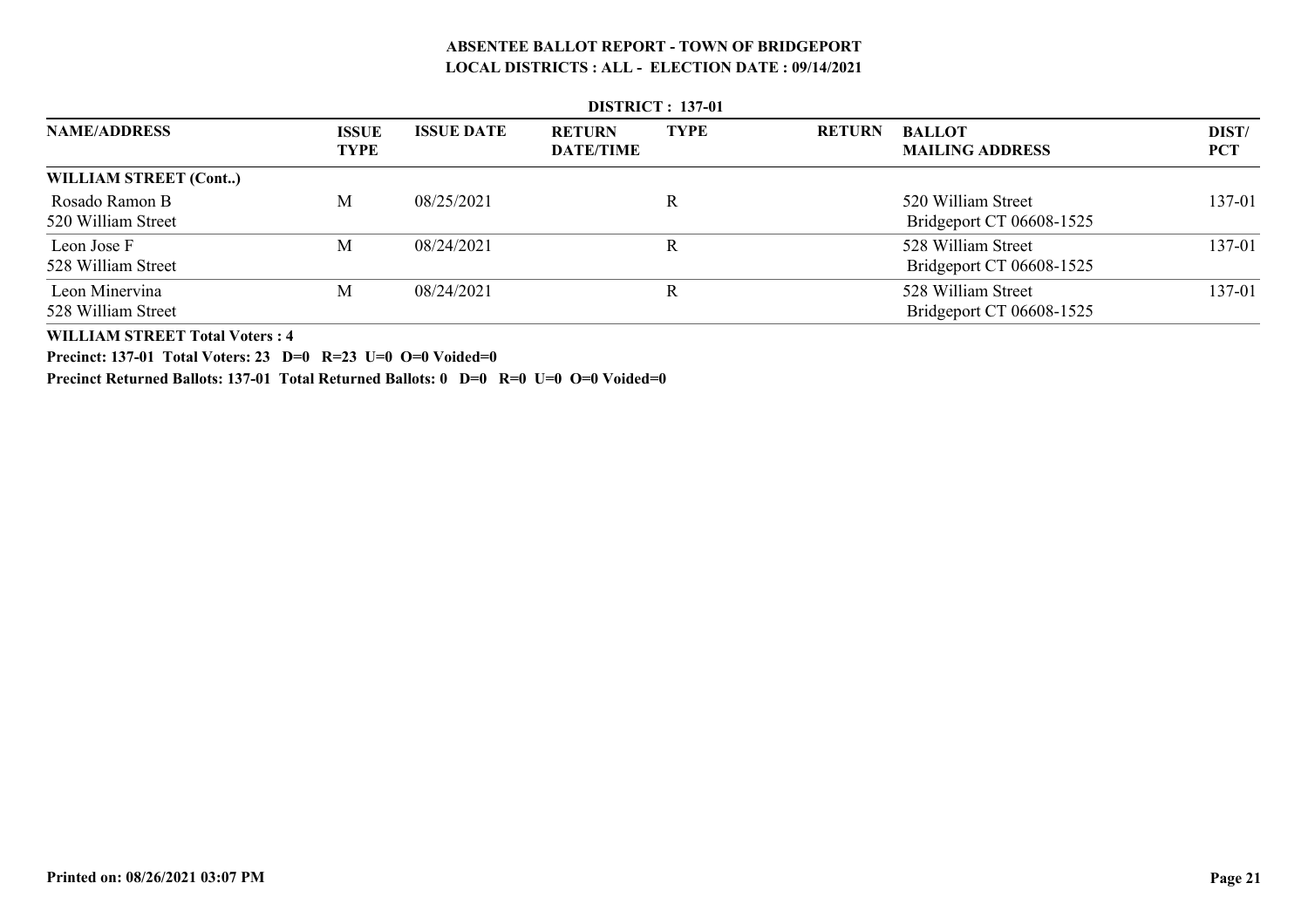|                                                                                          | $PINIUL$ : $13/74$          |                   |                                   |             |               |                                         |                     |  |  |  |  |
|------------------------------------------------------------------------------------------|-----------------------------|-------------------|-----------------------------------|-------------|---------------|-----------------------------------------|---------------------|--|--|--|--|
| <b>NAME/ADDRESS</b>                                                                      | <b>ISSUE</b><br><b>TYPE</b> | <b>ISSUE DATE</b> | <b>RETURN</b><br><b>DATE/TIME</b> | <b>TYPE</b> | <b>RETURN</b> | <b>BALLOT</b><br><b>MAILING ADDRESS</b> | DIST/<br><b>PCT</b> |  |  |  |  |
| <b>GEORGE PIPKIN WAY</b>                                                                 |                             |                   |                                   |             |               |                                         |                     |  |  |  |  |
| Garcia Maria G                                                                           | M                           | 08/24/2021        |                                   | R           |               | 55 George Pipkin Way                    | 137-02              |  |  |  |  |
| 55 George Pipkin Way                                                                     |                             |                   |                                   |             |               | Bridgeport CT 06608-2453                |                     |  |  |  |  |
| <b>GEORGE PIPKIN WAY Total Voters: 1</b>                                                 |                             |                   |                                   |             |               |                                         |                     |  |  |  |  |
| <b>Precinct: 137-02 Total Voters: 1 D=0 R=1 U=0 O=0 Voided=0</b>                         |                             |                   |                                   |             |               |                                         |                     |  |  |  |  |
| Precinct Returned Ballots: 137-02 Total Returned Ballots: $0$ D=0 R=0 U=0 O=0 Voided=0   |                             |                   |                                   |             |               |                                         |                     |  |  |  |  |
| District: 137 Total Voters: 24 D=0 R=24 U=0 O=0 Voided=0                                 |                             |                   |                                   |             |               |                                         |                     |  |  |  |  |
| District Returned Ballots: 137 Total Voters: $0$ D= $0$ R= $0$ U= $0$ O= $0$ Voided= $0$ |                             |                   |                                   |             |               |                                         |                     |  |  |  |  |

 **DISTRICT : 137-02**

**Printed on: 08/26/2021 03:07 PM**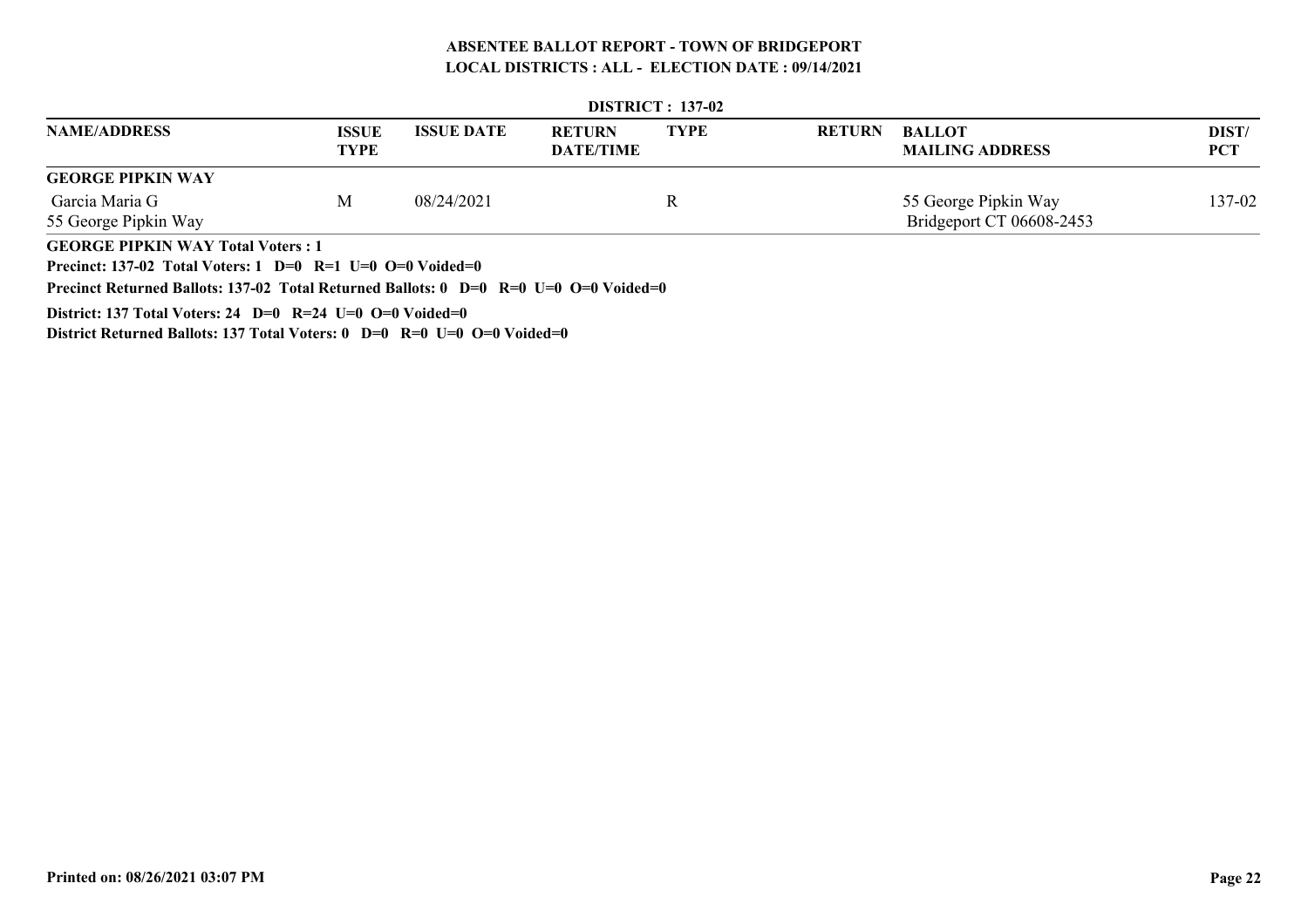|                                                                      |                             | <b>DISTRICT: 138-01</b> |                                   |             |               |                                                        |                     |  |  |  |  |
|----------------------------------------------------------------------|-----------------------------|-------------------------|-----------------------------------|-------------|---------------|--------------------------------------------------------|---------------------|--|--|--|--|
| <b>NAME/ADDRESS</b>                                                  | <b>ISSUE</b><br><b>TYPE</b> | <b>ISSUE DATE</b>       | <b>RETURN</b><br><b>DATE/TIME</b> | <b>TYPE</b> | <b>RETURN</b> | <b>BALLOT</b><br><b>MAILING ADDRESS</b>                | DIST/<br><b>PCT</b> |  |  |  |  |
| <b>BRADLEY STREET</b>                                                |                             |                         |                                   |             |               |                                                        |                     |  |  |  |  |
| <b>Basso Michael F</b><br>226 Bradley Street                         | M                           | 08/24/2021              |                                   | $\mathbf R$ |               | 226 Bradley Street<br>Bridgeport CT 06610-2039         | 138-01              |  |  |  |  |
| <b>Basso Michael V</b><br>226 Bradley Street                         | M                           | 08/24/2021              |                                   | $\mathbf R$ |               | 226 Bradley Street<br>Bridgeport CT 06610-2039         | 138-01              |  |  |  |  |
| Chmiel Jadwiga<br>286 Bradley Street                                 | M                           | 08/24/2021              |                                   | $\mathbf R$ |               | 286 Bradley Street<br>Bridgeport CT 06610-1912         | 138-01              |  |  |  |  |
| Chmiel Marian T<br>286 Bradley Street                                | M                           | 08/24/2021              |                                   | $\mathbf R$ |               | 286 Bradley Street<br>Bridgeport CT 06610-1912         | 138-01              |  |  |  |  |
| Czajkowski Teresa D<br>286 Bradley Street                            | M                           | 08/24/2021              |                                   | $\mathbf R$ |               | 286 Bradley Street<br>Bridgeport CT 06610-1912         | 138-01              |  |  |  |  |
| <b>BRADLEY STREET Total Voters: 5</b>                                |                             |                         |                                   |             |               |                                                        |                     |  |  |  |  |
| <b>GODDARD AVENUE</b>                                                |                             |                         |                                   |             |               |                                                        |                     |  |  |  |  |
| <b>Burnell David L</b><br>30 Goddard Avenue                          | M                           | 08/24/2021              |                                   | ${\bf P}$   |               | 30 Goddard Avenue<br>Bridgeport CT 06610-2012          | 138-01              |  |  |  |  |
| Burnell Linda A<br>30 Goddard Avenue                                 | M                           | 08/24/2021              |                                   | $\mathbf R$ |               | 30 Goddard Avenue<br>Bridgeport CT 06610-2012          | 138-01              |  |  |  |  |
| <b>GODDARD AVENUE Total Voters: 2</b><br><b>NORTH BISHOP AVENUE</b>  |                             |                         |                                   |             |               |                                                        |                     |  |  |  |  |
| Samerotti Stacy Lynn<br>330 North Bishop Avenue 22                   | M                           | 08/24/2021              |                                   | $\mathbf R$ |               | 330 North Bishop Avenue 22<br>Bridgeport CT 06610-2449 | 138-01              |  |  |  |  |
| <b>NORTH BISHOP AVENUE Total Voters: 1</b><br><b>PALISADE AVENUE</b> |                             |                         |                                   |             |               |                                                        |                     |  |  |  |  |
| Carrion Ana<br>525 Palisade Avenue                                   | M                           | 08/24/2021              |                                   | $\mathbf R$ |               | 525 Palisade Avenue 906<br>Bridgeport CT 06610-3460    | 138-01              |  |  |  |  |
| Quiroga Jose L<br>730 Palisade Avenue H-1                            | M                           | 08/24/2021              |                                   | $\mathbf R$ |               | 730 Palisade Avenue H-1<br>Bridgeport CT 06610-3441    | 138-01              |  |  |  |  |
| <b>PALISADE AVENUE Total Voters: 2</b>                               |                             |                         |                                   |             |               |                                                        |                     |  |  |  |  |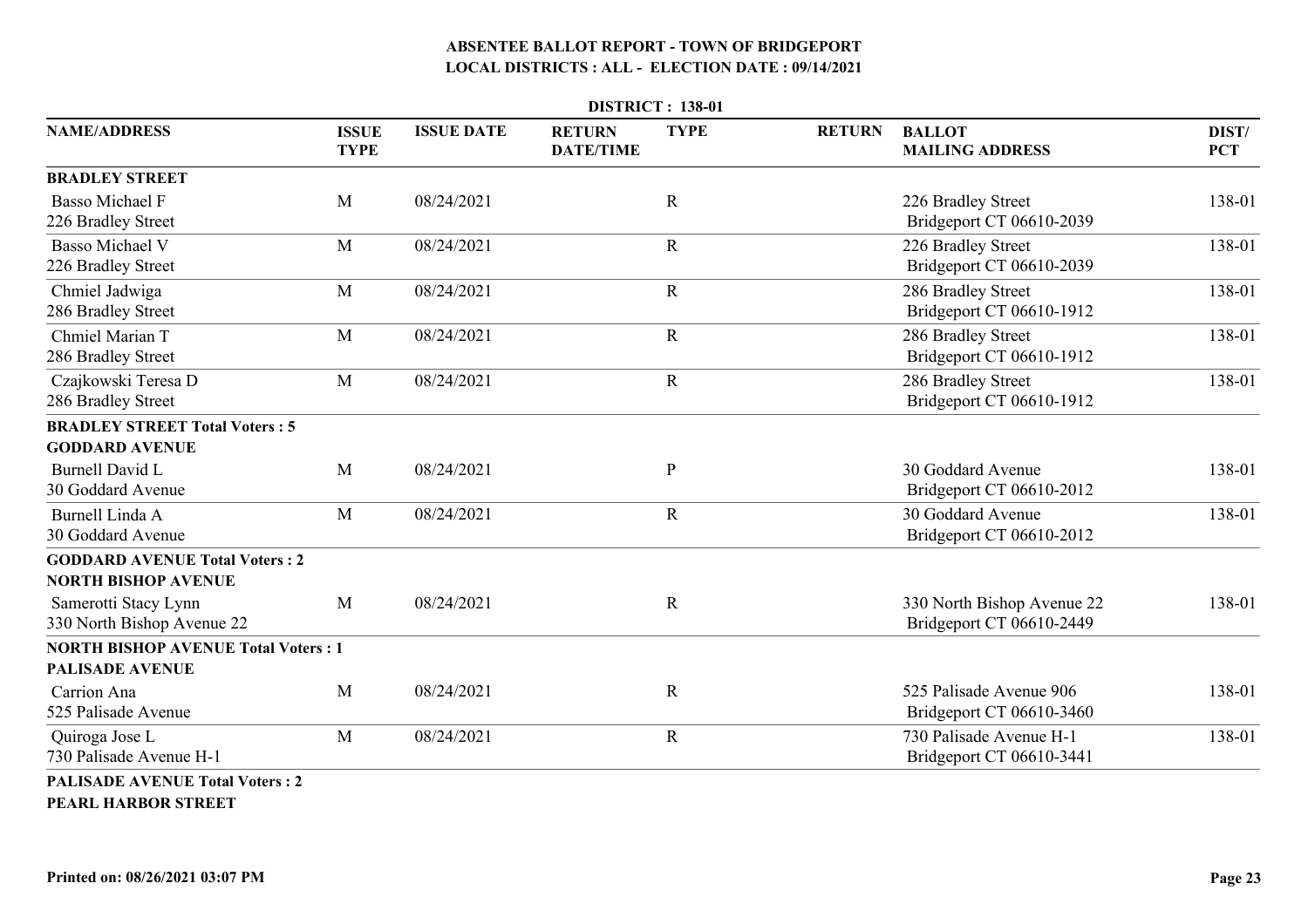|                                                               |                             |                   |                                   | <b>DISTRICT: 138-01</b> |               |                                                     |                     |
|---------------------------------------------------------------|-----------------------------|-------------------|-----------------------------------|-------------------------|---------------|-----------------------------------------------------|---------------------|
| <b>NAME/ADDRESS</b>                                           | <b>ISSUE</b><br><b>TYPE</b> | <b>ISSUE DATE</b> | <b>RETURN</b><br><b>DATE/TIME</b> | <b>TYPE</b>             | <b>RETURN</b> | <b>BALLOT</b><br><b>MAILING ADDRESS</b>             | DIST/<br><b>PCT</b> |
| PEARL HARBOR STREET                                           |                             |                   |                                   |                         |               |                                                     |                     |
| Williamson Manuel C<br>191 Pearl Harbor Street                | M                           | 08/24/2021        |                                   | $\mathbf R$             |               | 191 Pearl Harbor Street<br>Bridgeport CT 06610-2320 | 138-01              |
| Ralph Ann R<br>283 Pearl Harbor Street                        | M                           | 08/24/2021        |                                   | $\mathbf R$             |               | 283 Pearl Harbor Street<br>Bridgeport CT 06610-2383 | 138-01              |
| <b>PEARL HARBOR STREET Total Voters: 2</b>                    |                             |                   |                                   |                         |               |                                                     |                     |
| <b>POST STREET</b>                                            |                             |                   |                                   |                         |               |                                                     |                     |
| Scinto Harry T Jr<br>67 Post Street                           | M                           | 08/24/2021        |                                   | $\mathbf R$             |               | 67 Post Street<br>Bridgeport CT 06610-2521          | 138-01              |
| <b>POST STREET Total Voters: 1</b><br><b>REMINGTON STREET</b> |                             |                   |                                   |                         |               |                                                     |                     |
| Roldan Norma<br>397 Remington Street                          | M                           | 08/24/2021        |                                   | $\mathbf R$             |               | 397 Remington Street<br>Bridgeport CT 06610-2212    | 138-01              |
| <b>REMINGTON STREET Total Voters: 1</b>                       |                             |                   |                                   |                         |               |                                                     |                     |
| <b>VELVET STREET</b>                                          |                             |                   |                                   |                         |               |                                                     |                     |
| Cross Jenneta P<br>74 Velvet Street                           | M                           | 08/24/2021        |                                   | $\mathbf R$             |               | 74 Velvet Street<br>Bridgeport CT 06610-2336        | 138-01              |
| Aquino Jorge Luis III<br>79 Velvet Street                     | M                           | 08/24/2021        |                                   | $\mathbf R$             |               | 79 Velvet Street<br>Bridgeport CT 06610-2394        | 138-01              |
| <b>VELVET STREET Total Voters: 2</b><br><b>WEBER AVENUE</b>   |                             |                   |                                   |                         |               |                                                     |                     |
| Garrett Michael M<br>49 Weber Avenue                          | M                           | 08/24/2021        |                                   | $\mathbf R$             |               | 49 Weber Avenue<br>Bridgeport CT 06610-3062         | 138-01              |
| Tkacik John George<br>141 Weber Avenue                        | M                           | 08/24/2021        |                                   | $\mathbf R$             |               | 141 Weber Avenue<br>Bridgeport CT 06610-3014        | 138-01              |

**WEBER AVENUE Total Voters : 2**

**Precinct: 138-01 Total Voters: 18 D=0 R=18 U=0 O=0 Voided=0**

**Precinct Returned Ballots: 138-01 Total Returned Ballots: 0 D=0 R=0 U=0 O=0 Voided=0**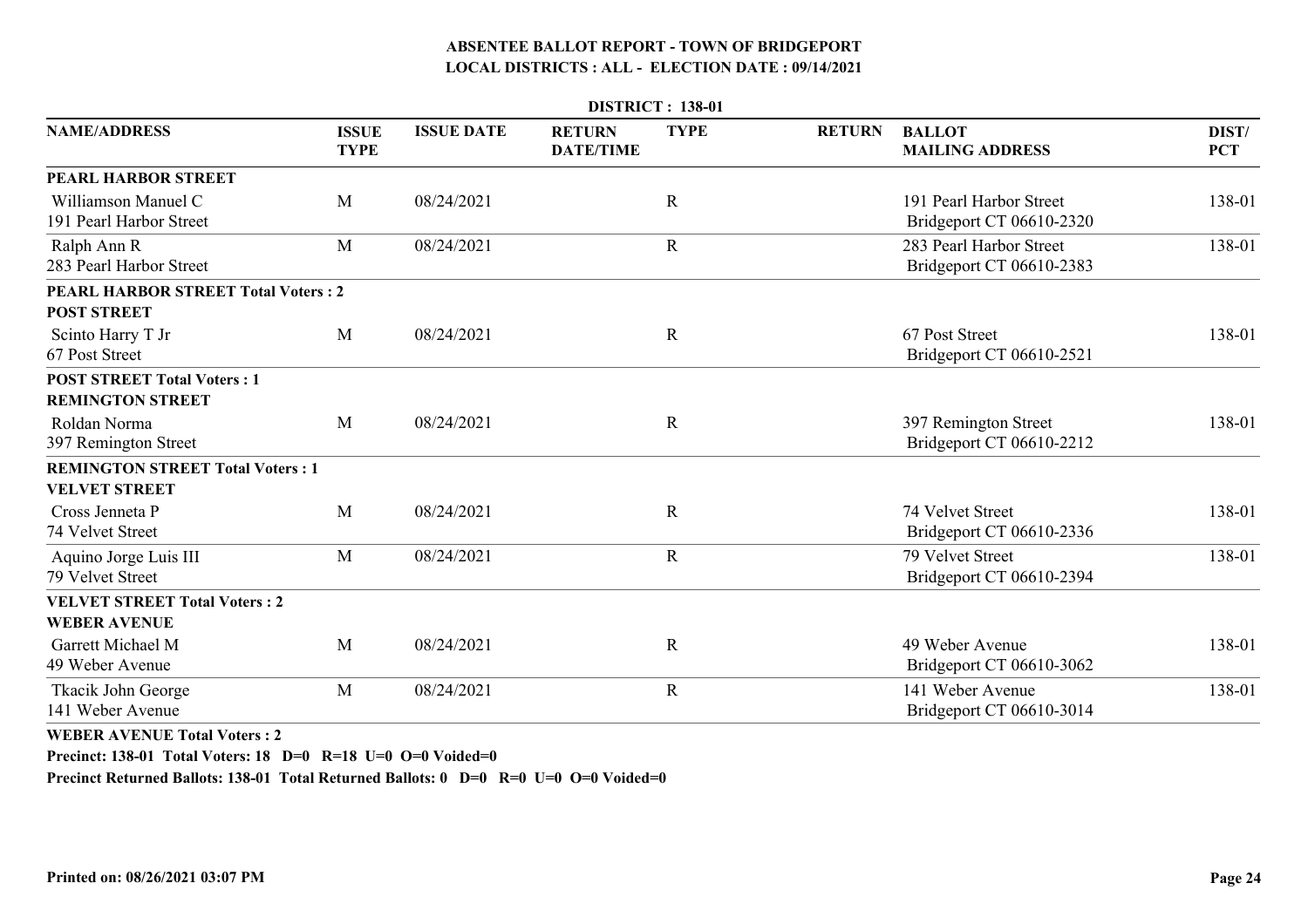| <b>DISTRICT: 138-02</b>                                         |                             |                   |                                   |             |               |                                                     |                     |  |
|-----------------------------------------------------------------|-----------------------------|-------------------|-----------------------------------|-------------|---------------|-----------------------------------------------------|---------------------|--|
| <b>NAME/ADDRESS</b>                                             | <b>ISSUE</b><br><b>TYPE</b> | <b>ISSUE DATE</b> | <b>RETURN</b><br><b>DATE/TIME</b> | <b>TYPE</b> | <b>RETURN</b> | <b>BALLOT</b><br><b>MAILING ADDRESS</b>             | DIST/<br><b>PCT</b> |  |
| <b>BARCLAY STREET</b>                                           |                             |                   |                                   |             |               |                                                     |                     |  |
| <b>Bociek Frances L</b><br>37 Barclay Street                    | M                           | 08/23/2021        |                                   | $\mathbf R$ |               | 37 Barclay Street<br>Bridgeport CT 06610-1203       | 138-02              |  |
| Bociek Rudolph D<br>37 Barclay Street                           | M                           | 08/24/2021        |                                   | $\mathbf R$ |               | 37 Barclay Street<br>Bridgeport CT 06610-1203       | 138-02              |  |
| <b>BARCLAY STREET Total Voters: 2</b><br><b>BEVERLY PLACE</b>   |                             |                   |                                   |             |               |                                                     |                     |  |
| Nickols Mary L<br>11 Beverly Place                              | M                           | 08/20/2021        |                                   | $\mathbf R$ |               | 11 Beverly Place<br>Bridgeport CT 06610-1105        | 138-02              |  |
| <b>BEVERLY PLACE Total Voters: 1</b><br><b>BROADBRIDGE ROAD</b> |                             |                   |                                   |             |               |                                                     |                     |  |
| <b>Stevens Dawn Marie</b><br>570 Broadbridge Road               | M                           | 08/20/2021        |                                   | $\mathbf R$ |               | 570 Broadbridge Road<br>Bridgeport CT 06610-1241    | 138-02              |  |
| <b>Stevens Peter M</b><br>570 Broadbridge Road                  | M                           | 08/24/2021        |                                   | $\mathbf R$ |               | 570 Broadbridge Road<br>Bridgeport CT 06610-1241    | 138-02              |  |
| Stevens Wilma<br>570 Broadbridge Road                           | M                           | 08/24/2021        |                                   | $\mathbf R$ |               | 570 Broadbridge Road<br>Bridgeport CT 06610-1241    | 138-02              |  |
| <b>BROADBRIDGE ROAD Total Voters: 3</b>                         |                             |                   |                                   |             |               |                                                     |                     |  |
| <b>EAST MAIN STREET</b>                                         |                             |                   |                                   |             |               |                                                     |                     |  |
| Rivera Luis<br>2310 East Main Street                            | M                           | 08/24/2021        |                                   | $\mathbf R$ |               | 2310 East Main Street<br>Bridgeport CT 06610-1801   | 138-02              |  |
| Rowell Peter M<br>2312 East Main Street                         | M                           | 08/24/2021        |                                   | $\mathbf R$ |               | 2312 East Main Street<br>Bridgeport CT 06610-1801   | 138-02              |  |
| Adorno Virgen Milagros<br>2312 East Main Street 1               | M                           | 08/20/2021        |                                   | $\mathbf R$ |               | 2312 East Main Street 1<br>Bridgeport CT 06610-1801 | 138-02              |  |
| <b>Matos Carlos</b><br>2326 East Main Street                    | M                           | 08/26/2021        |                                   | $\mathbf R$ |               | 2326 East Main Street<br>Bridgeport CT 06610-1860   | 138-02              |  |
| Rodriguez Jeremy<br>2326 East Main Street                       | M                           | 08/24/2021        |                                   | $\mathbf R$ |               | 2326 East Main Street<br>Bridgeport CT 06610-1860   | 138-02              |  |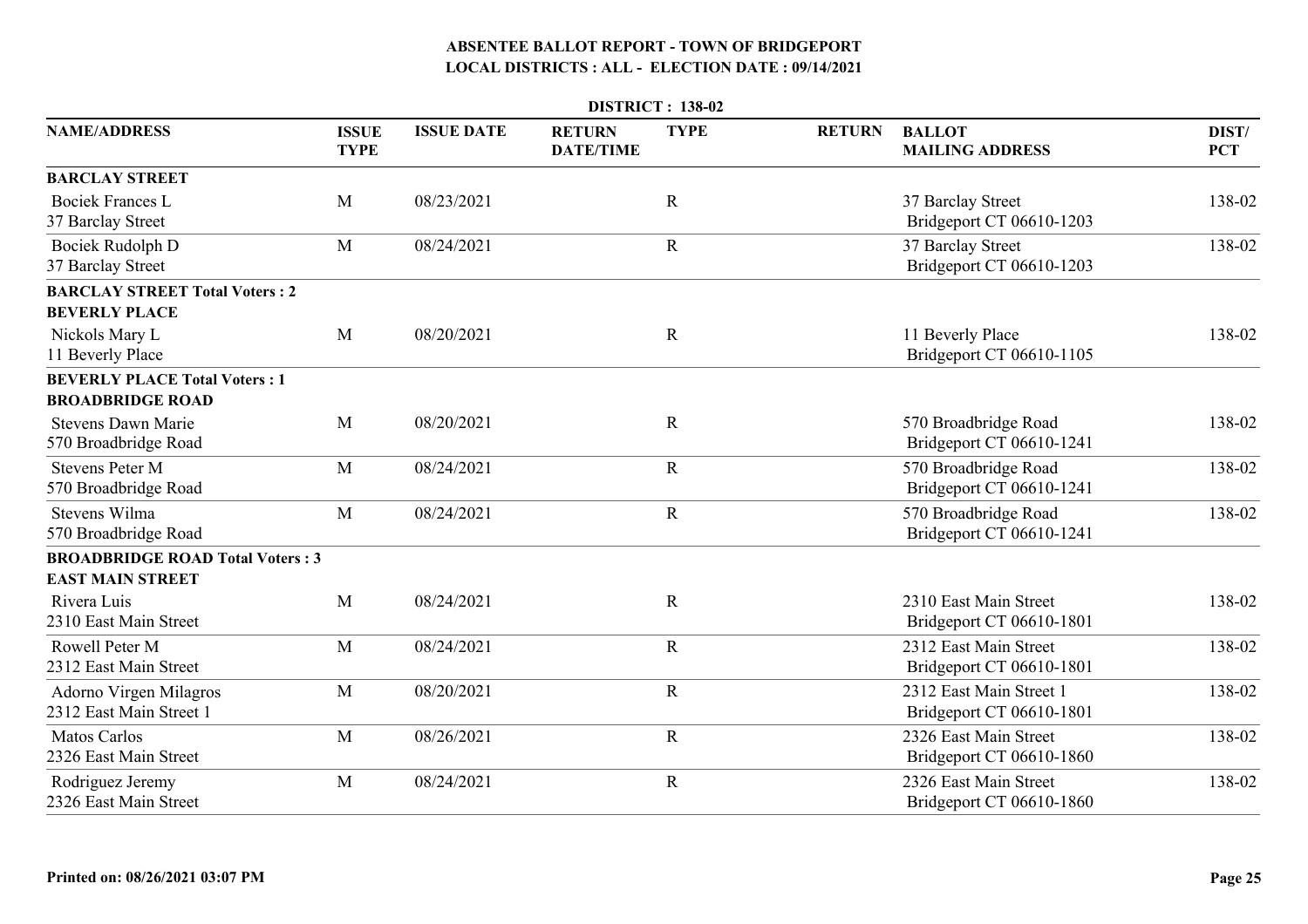|                                                                     |                             |                   |                                   | <b>DISTRICT: 138-02</b> |               |                                                        |                     |
|---------------------------------------------------------------------|-----------------------------|-------------------|-----------------------------------|-------------------------|---------------|--------------------------------------------------------|---------------------|
| <b>NAME/ADDRESS</b>                                                 | <b>ISSUE</b><br><b>TYPE</b> | <b>ISSUE DATE</b> | <b>RETURN</b><br><b>DATE/TIME</b> | <b>TYPE</b>             | <b>RETURN</b> | <b>BALLOT</b><br><b>MAILING ADDRESS</b>                | DIST/<br><b>PCT</b> |
| <b>EAST MAIN STREET (Cont)</b>                                      |                             |                   |                                   |                         |               |                                                        |                     |
| <b>Martinez Manuel</b><br>2513 East Main Street 2 FL                | M                           | 08/24/2021        |                                   | $\mathbf R$             |               | 2513 East Main Street 2 FL<br>Bridgeport CT 06610-1807 | 138-02              |
| Ocasio Julio<br>2513 East Main Street 2 FL                          | M                           | 08/24/2021        |                                   | $\mathbf R$             |               | 2513 East Main Street 2 FL<br>Bridgeport CT 06610-1807 | 138-02              |
| Valle Josue E<br>2513 East Main Street 3 FL                         | M                           | 08/24/2021        |                                   | $\mathbf R$             |               | 2513 East Main Street 3 FL<br>Bridgeport CT 06610-1807 | 138-02              |
| <b>EAST MAIN STREET Total Voters: 8</b>                             |                             |                   |                                   |                         |               |                                                        |                     |
| <b>GREYSTONE ROAD</b>                                               |                             |                   |                                   |                         |               |                                                        |                     |
| Hlavac Janice G<br>132 Greystone Road                               | M                           | 08/24/2021        |                                   | $\mathbf R$             |               | 132 Greystone Road<br>Bridgeport CT 06610-1222         | 138-02              |
| Hlavac John M<br>132 Greystone Road                                 | M                           | 08/24/2021        |                                   | $\mathbf R$             |               | 132 Greystone Road<br>Bridgeport CT 06610-1222         | 138-02              |
| <b>GREYSTONE ROAD Total Voters: 2</b><br><b>HUNTINGTON TURNPIKE</b> |                             |                   |                                   |                         |               |                                                        |                     |
| Dworkin Selda R<br>1200 Huntington Turnpike                         | M                           | 08/23/2021        |                                   | $\mathbf R$             |               | 1200 Huntington Turnpike<br>Bridgeport CT 06610-1045   | 138-02              |
| <b>HUNTINGTON TURNPIKE Total Voters: 1</b>                          |                             |                   |                                   |                         |               |                                                        |                     |
| <b>ROSEWOOD PLACE</b>                                               |                             |                   |                                   |                         |               |                                                        |                     |
| Smith Philip L III<br>230 Rosewood Place                            | $\mathbf{M}$                | 08/23/2021        |                                   | $\mathbf R$             |               | 230 Rosewood Place<br>Bridgeport CT 06610-1140         | 138-02              |
| <b>ROSEWOOD PLACE Total Voters: 1</b><br><b>WAVERLY PLACE</b>       |                             |                   |                                   |                         |               |                                                        |                     |
| Cintron Jose Miguel<br>76 Waverly Place                             | M                           | 08/24/2021        |                                   | $\mathbf R$             |               | 76 Waverly Place<br>Bridgeport CT 06610-1739           | 138-02              |
| Ganion Adolph III<br>76 Waverly Place                               | M                           | 08/24/2021        |                                   | $\mathbf R$             |               | 76 Waverly Place<br>Bridgeport CT 06610-1739           | 138-02              |
| Valentino John M Jr<br>76 Waverly Place                             | M                           | 08/24/2021        |                                   | $\mathbf R$             |               | 76 Waverly Place<br>Bridgeport CT 06610-1739           | 138-02              |
|                                                                     |                             |                   |                                   |                         |               |                                                        |                     |

**WAVERLY PLACE Total Voters : 3**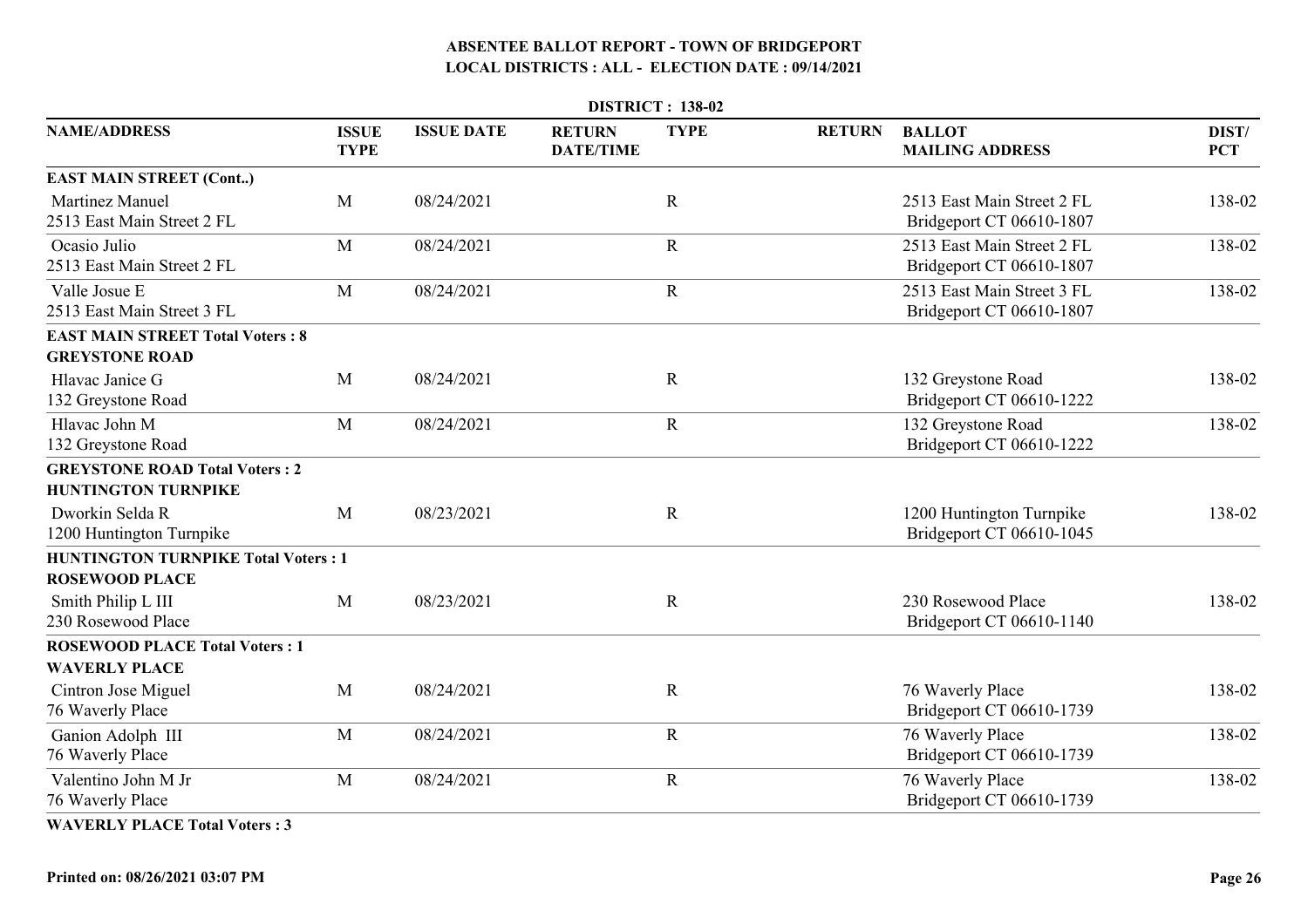#### **DISTRICT : 138-02**

**Precinct: 138-02 Total Voters: 21 D=0 R=21 U=0 O=0 Voided=0 Precinct Returned Ballots: 138-02 Total Returned Ballots: 0 D=0 R=0 U=0 O=0 Voided=0District: 138 Total Voters: 39 D=0 R=39 U=0 O=0 Voided=0District Returned Ballots: 138 Total Voters: 0 D=0 R=0 U=0 O=0 Voided=0**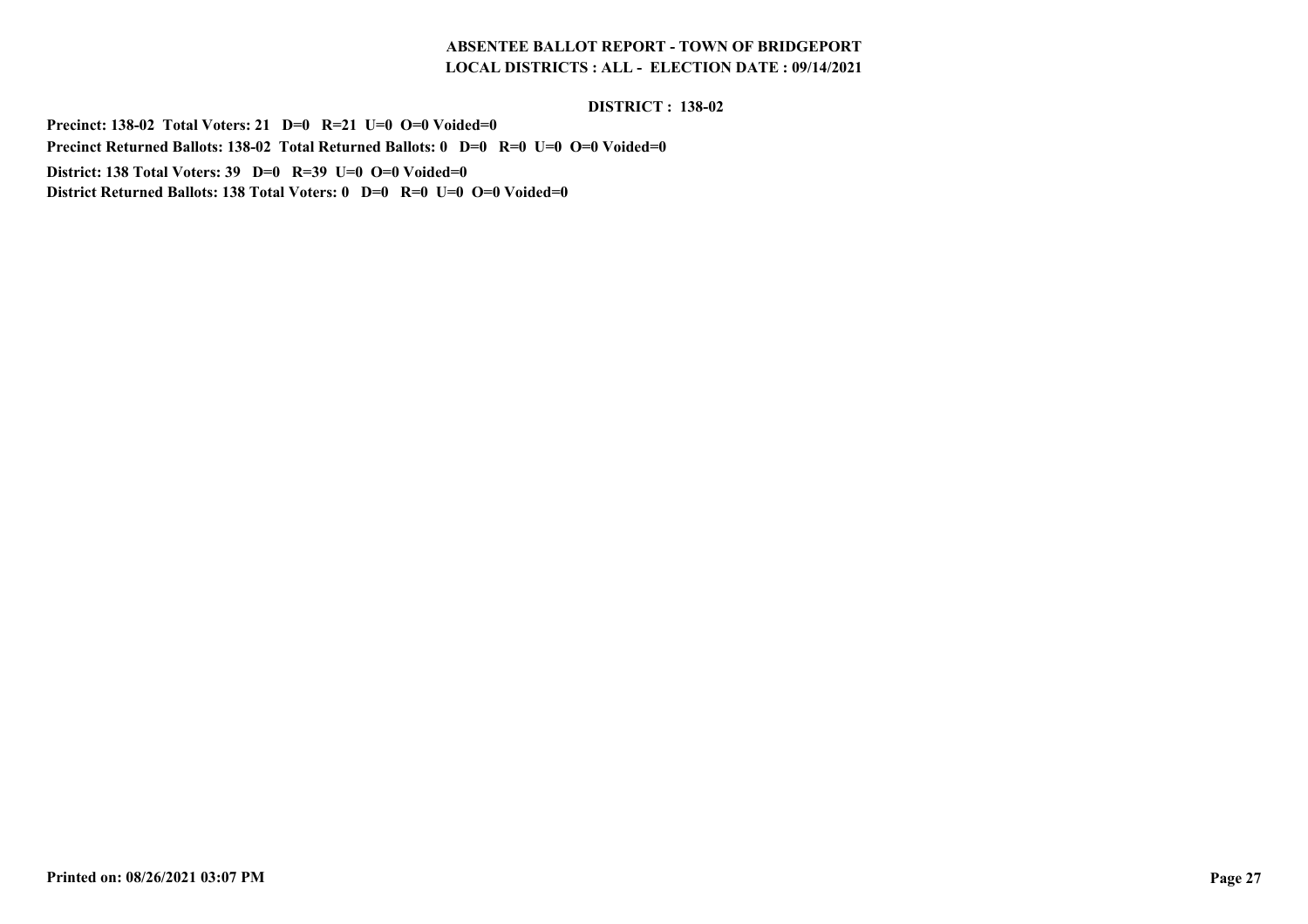| <b>DISTRICT: 139-01</b>                 |                             |                   |                                   |             |               |                                         |                     |  |
|-----------------------------------------|-----------------------------|-------------------|-----------------------------------|-------------|---------------|-----------------------------------------|---------------------|--|
| <b>NAME/ADDRESS</b>                     | <b>ISSUE</b><br><b>TYPE</b> | <b>ISSUE DATE</b> | <b>RETURN</b><br><b>DATE/TIME</b> | <b>TYPE</b> | <b>RETURN</b> | <b>BALLOT</b><br><b>MAILING ADDRESS</b> | DIST/<br><b>PCT</b> |  |
| <b>DAVENPORT STREET</b>                 |                             |                   |                                   |             |               |                                         |                     |  |
| Figueroa Angela                         | M                           | 08/24/2021        |                                   | R           |               | 111 Davenport Street                    | 139-01              |  |
| 111 Davenport Street                    |                             |                   |                                   |             |               | Bridgeport CT 06607-0000                |                     |  |
| <b>DAVENPORT STREET Total Voters: 1</b> |                             |                   |                                   |             |               |                                         |                     |  |
| <b>WATERMAN STREET</b>                  |                             |                   |                                   |             |               |                                         |                     |  |
| Atanacio Jose A                         | М                           | 08/24/2021        |                                   | R           |               | 106 Waterman Street                     | 139-01              |  |
| 106 Waterman Street                     |                             |                   |                                   |             |               | Bridgeport CT 06607-1538                |                     |  |
| <b>WATERMAN STREET Total Voters: 1</b>  |                             |                   |                                   |             |               |                                         |                     |  |

**Precinct: 139-01 Total Voters: 2 D=0 R=2 U=0 O=0 Voided=0**

**Precinct Returned Ballots: 139-01 Total Returned Ballots: 0 D=0 R=0 U=0 O=0 Voided=0**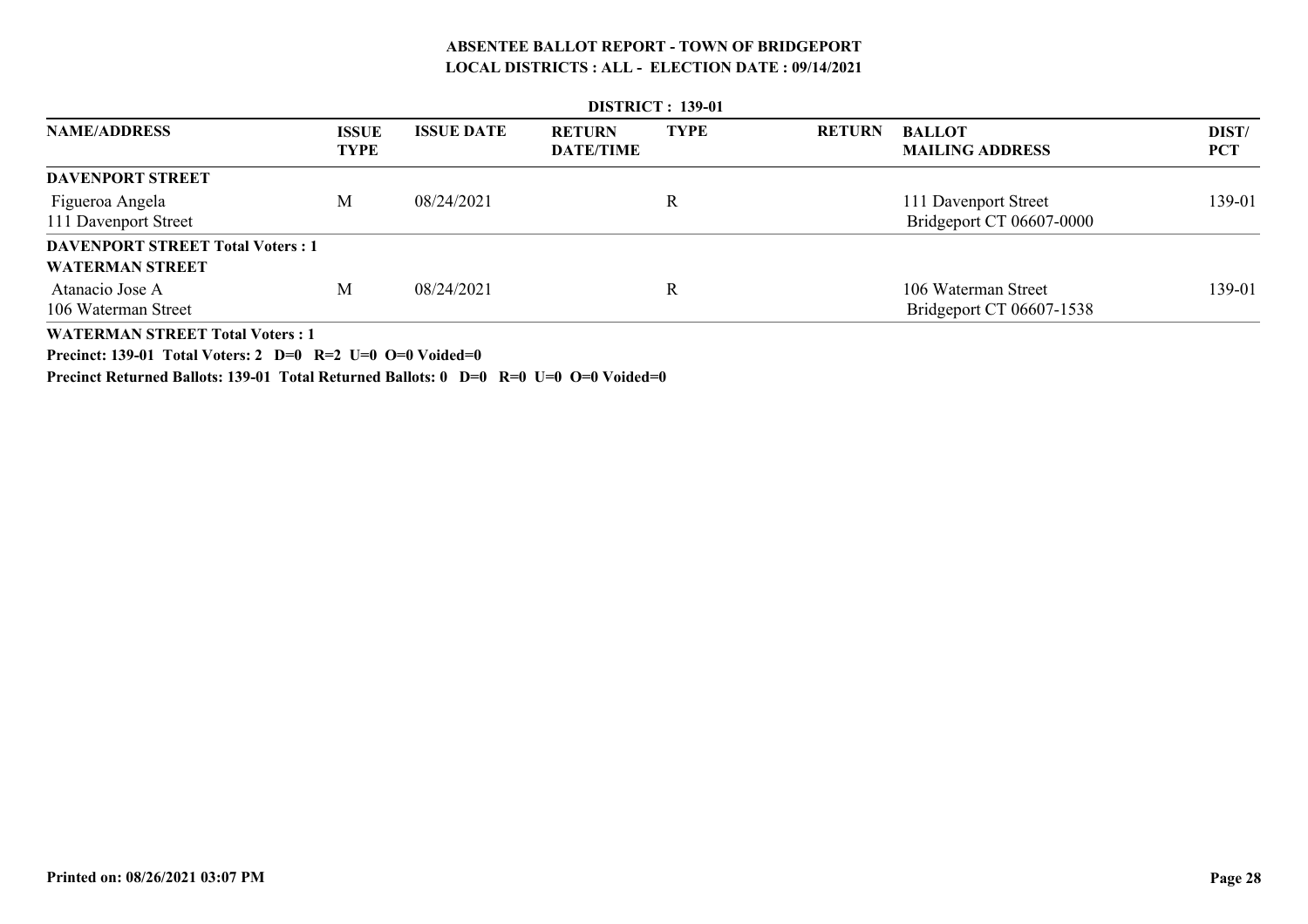|                                                                            |                             |                   | <b>DISTRICT: 139-02</b>           |             |               |                                                  |                     |  |  |  |  |
|----------------------------------------------------------------------------|-----------------------------|-------------------|-----------------------------------|-------------|---------------|--------------------------------------------------|---------------------|--|--|--|--|
| <b>NAME/ADDRESS</b>                                                        | <b>ISSUE</b><br><b>TYPE</b> | <b>ISSUE DATE</b> | <b>RETURN</b><br><b>DATE/TIME</b> | <b>TYPE</b> | <b>RETURN</b> | <b>BALLOT</b><br><b>MAILING ADDRESS</b>          | DIST/<br><b>PCT</b> |  |  |  |  |
| <b>BISHOP AVENUE</b>                                                       |                             |                   |                                   |             |               |                                                  |                     |  |  |  |  |
| <b>Brainard Arlene F</b><br>335 Bishop Avenue 12                           | M                           | 08/26/2021        |                                   | $\mathbf R$ |               | 335 Bishop Avenue 12<br>Bridgeport CT 06610-3025 | 139-02              |  |  |  |  |
| <b>BISHOP AVENUE Total Voters: 1</b><br><b>BOSTON TERRACE</b>              |                             |                   |                                   |             |               |                                                  |                     |  |  |  |  |
| Stabler Audrey J<br>70 Boston Terrace                                      | M                           | 08/24/2021        |                                   | $\mathbf R$ |               | 70 Boston Terrace<br>Bridgeport CT 06610-2555    | 139-02              |  |  |  |  |
| <b>BOSTON TERRACE Total Voters: 1</b><br><b>EAST AVENUE</b>                |                             |                   |                                   |             |               |                                                  |                     |  |  |  |  |
| Waggner David Steven<br>289 East Avenue                                    | M                           | 08/24/2021        |                                   | $\mathbf R$ |               | 289 East Avenue<br>Bridgeport CT 06610-2962      | 139-02              |  |  |  |  |
| Curwen William Charles III<br>440 East Avenue                              | M                           | 08/24/2021        |                                   | $\mathbf R$ |               | 440 East Avenue<br>Bridgeport CT 06610-2906      | 139-02              |  |  |  |  |
| Tecci Sharri Lynn<br>440 East Avenue                                       | M                           | 08/24/2021        |                                   | $\mathbf R$ |               | 440 East Avenue<br>Bridgeport CT 06610-2906      | 139-02              |  |  |  |  |
| <b>EAST AVENUE Total Voters: 3</b><br><b>HALE TERRACE</b>                  |                             |                   |                                   |             |               |                                                  |                     |  |  |  |  |
| Comer Lawrence Ralph<br>41 Hale Terrace                                    | M                           | 08/25/2021        |                                   | $\mathbf R$ |               | 41 Hale Terrace<br>Bridgeport CT 06610-2519      | 139-02              |  |  |  |  |
| <b>HALE TERRACE Total Voters: 1</b><br><b>KENT AVENUE</b>                  |                             |                   |                                   |             |               |                                                  |                     |  |  |  |  |
| Ramirez Gloria<br>62 Kent Avenue                                           | M                           | 08/25/2021        |                                   | $\mathbf R$ |               | 62 Kent Avenue<br>Bridgeport CT 06610-3058       | 139-02              |  |  |  |  |
| Santiago Ismael<br>62 Kent Avenue                                          | M                           | 08/25/2021        |                                   | $\mathbf R$ |               | 62 Kent Avenue<br>Bridgeport CT 06610-3058       | 139-02              |  |  |  |  |
| <b>KENT AVENUE Total Voters: 2</b><br><b>MILL HILL AVENUE</b>              |                             |                   |                                   |             |               |                                                  |                     |  |  |  |  |
| <b>Torres Nathaniel</b><br>39 Mill Hill Avenue                             | M                           | 08/25/2021        |                                   | $\mathbf R$ |               | 39 Mill Hill Avenue<br>Bridgeport CT 06610-2808  | 139-02              |  |  |  |  |
| <b>MILL HILL AVENUE Total Voters: 1</b><br><b>NORTH SUMMERFIELD AVENUE</b> |                             |                   |                                   |             |               |                                                  |                     |  |  |  |  |